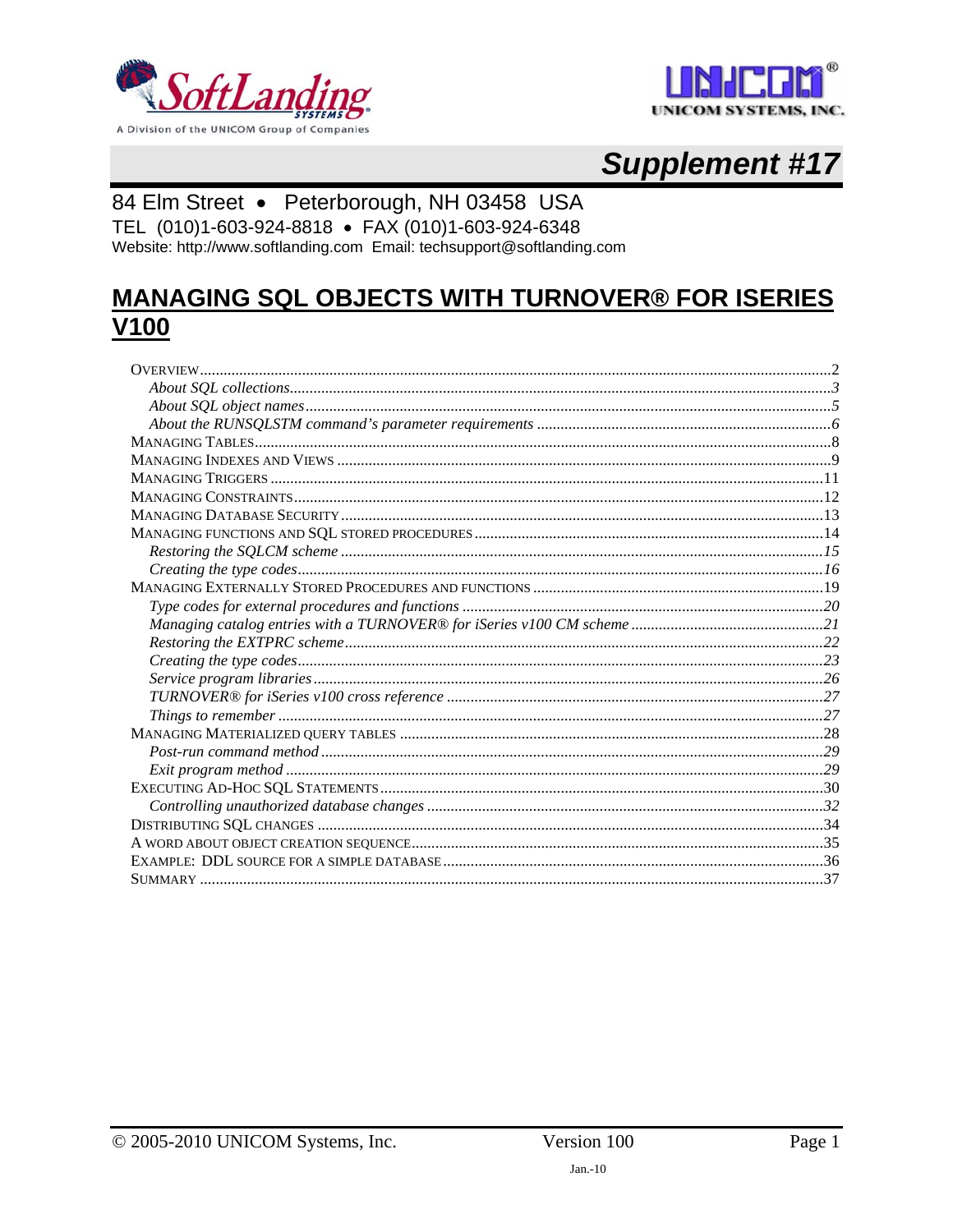# <span id="page-1-1"></span><span id="page-1-0"></span>**OVERVIEW**

The iSeries has always had a database. Its name has evolved over time; currently, it is called the DB2 Universal Database for iSeries. This name reflects IBM's desire to move the iSeries database closer to DB2 industry standards. To do this, IBM is adding more features to the database, many of which are available only through Structured Query Language (SQL), instead of the traditional Data Definition Statements (DDS). For this reason, and for many others, many IT shops are rapidly learning to define their databases with SQL instead of DDS.

TURNOVER® for iSeries v100 can help you manage your database, whether you build it using SQL or DDS.

This document describes how to use TURNOVER® for iSeries v100 to manage these SQL objects:

- Tables
- Indexes
- Views
- Triggers
- Constraints
- Functions (TURNOVER<sup>®</sup> 5.3 and higher)
- SQL stored procedures (TURNOVER<sup>®</sup> 5.3 and higher)
- Externally stored procedures and functions (TURNOVER<sup>®</sup> 5.3 and higher)
- Ad-hoc SQL statements
- Database security.

Other SQL terms that we will use in this document are:

- Row (record)
- Column (field).

One basic concept is common to managing all SQL-related items: You type the SQL Data Definition Language statements (referred to as "DDL") into a source member, and create the object by executing the **RUNSQLSTM** over the source member. This is similar to typing DDS statements into a source member, and compiling it using the **CRTPF** or **CRTLF** commands to create the objects.

Avoid drawing too many similarities between the two creation processes, though. While DDS *is* compiled from source, it's better to think of an SQL object as something that's generated from a script. For example, if there is an error in a line of your DDS source, the compiler will not generate that object. With SQL, processing stops – but some source statements may have already been executed, and they cannot be un-done. This may leave you with unexpected – and undesirable – results. For example, the table might get created, but the constraints won't be applied.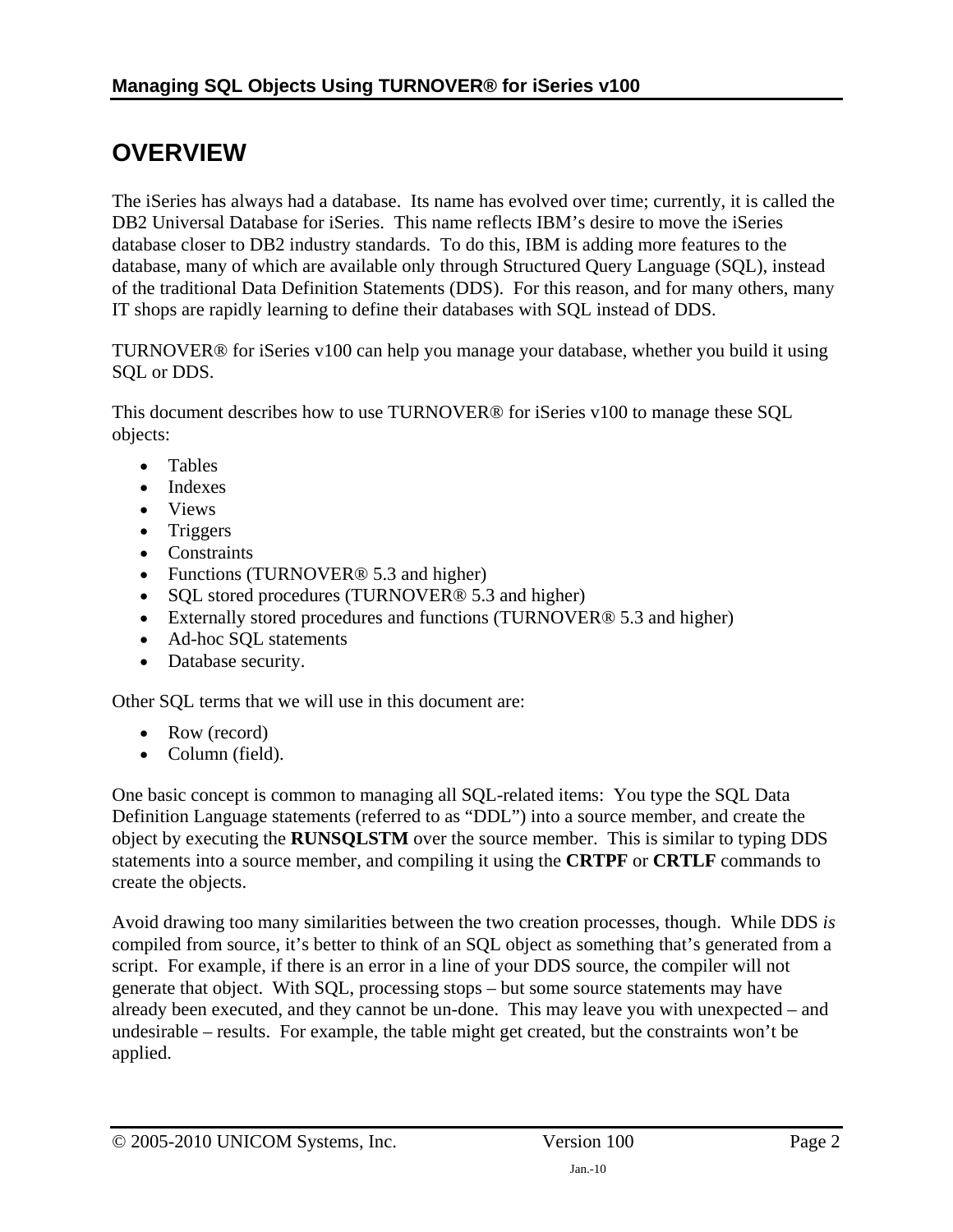<span id="page-2-0"></span>Additionally, DDS, by definition, has a one-to-one relationship between the source and the object. In contrast, SQL can generate many objects from a single script.

## <span id="page-2-1"></span>**About SQL collections**

The groups of related tables, indexes and views in a database are called "collections." (Collections are also sometimes referred to as "schemas.") A database collection is usually created only once during the application setup process. (Chances are good that your database collections were created before you started using TURNOVER® for iSeries v100.)

On the iSeries, SQL collections are implemented as libraries. Tables are implemented as physical files in the collection library, and indexes and views as logical files. Also found in a database collection are the triggers, constraints, functions, and stored procedures, which are implemented as programs and used to manipulate the data in the tables, indexes, and views.

We're often asked if TURNOVER® for iSeries v100 supports SQL collections. Just as TURNOVER® for iSeries v100 has no specific support for managing libraries, there is no specific support for managing an SQL collection. However, it is possible with SQL to have one giant script that executes a series of SQL statements to create an entire database, sometimes even populating it with some records. When customers ask us about TURNOVER® for iSeries v100 support for "collections," we suspect that they are in fact referring to this giant script.

The answer is – Yes, and No. Yes, TURNOVER® for iSeries v100 *can* execute that script for you, as you will see later in the section entitled *[Managing Programs that require](#page-29-1)* SQL Packages

[If your company uses SQL packages, then you will encounter a situation where program objects](#page-29-1)  [that you are promoting need to have SQL packages created or re-created.](#page-29-1) 

[There are two ways to handle this situation: post-run commands, or an exit program.](#page-29-1) 

#### **[Post-run command method](#page-29-1)**

When a \*PGM on your form needs to have an SQL package created or re-created during the [form run, you can link a post-run command to the form line for your program that executes the](#page-29-1)  [CRTSQLPKG command appropriately. Once you have done this with your program,](#page-29-1)  [TURNOVER® for iSeries v100 will thereafter prompt for the correct post-run command any](#page-29-1)  [time it encounters that object on a subsequent form.](#page-29-1) 

#### [Exit program method](#page-29-1)

**You can write** [an exit program to use with one of TURNOVER® for iSeries v100's form](#page-29-1)  [processing exit points \(for example, Exit 20\). Your exit program could sift through your form,](#page-29-1)  [identify lines eligible for CRTSQLPKG processing, and issue the command for each eligible](#page-29-1)  [line. This technique is best employed in situations where more automation is desired.](#page-29-1)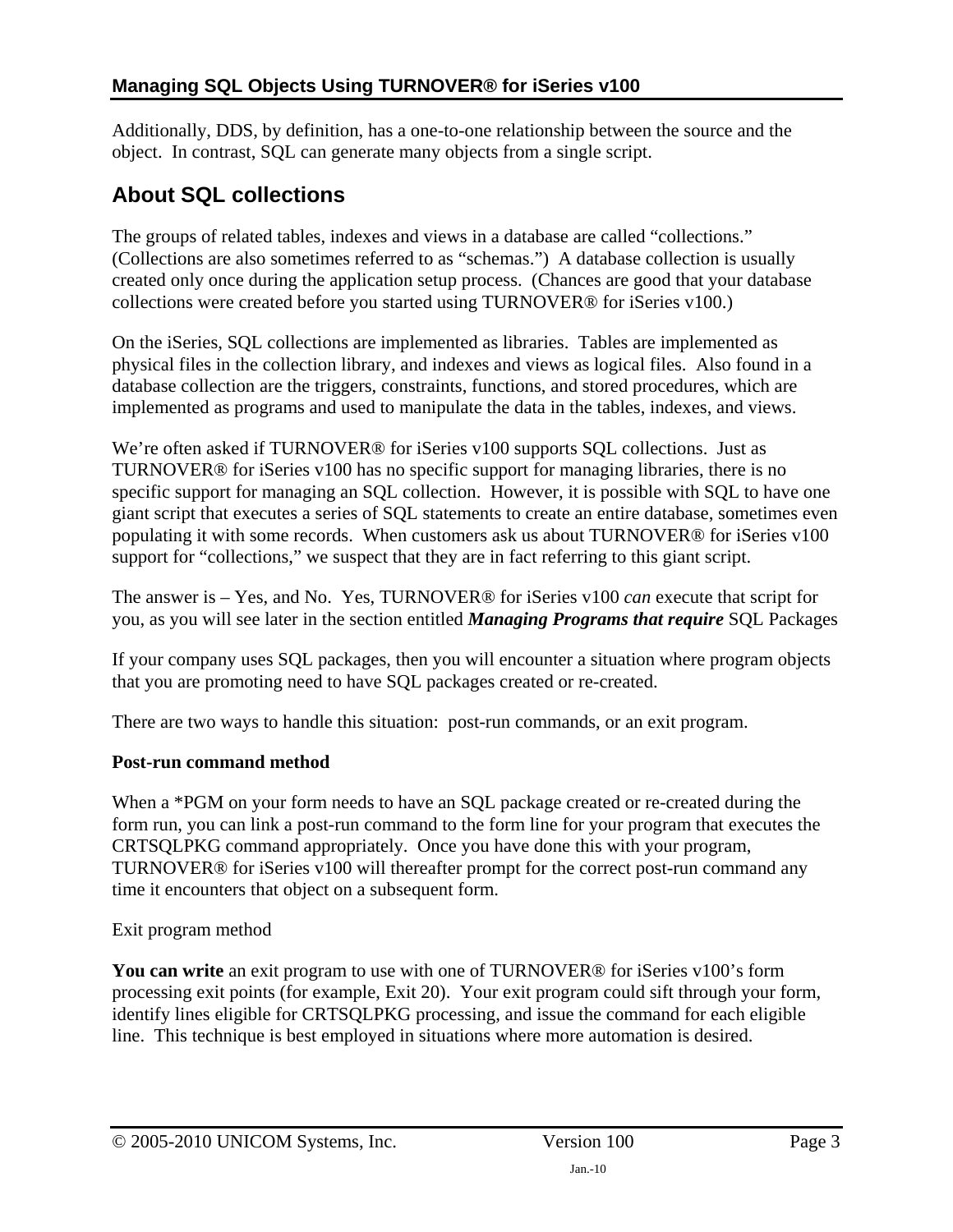### **[Managing SQL Objects Using TURNOV](#page-29-1)ER® for iSeries v100**

Executing Ad-Hoc SQL Statements on page [29](#page-29-1). However, when a script is executed in this manner, TURNOVER<sup>®</sup> for iSeries v100 has no real knowledge of what the script is going to do. Under such circumstances, TURNOVER® for iSeries v100 can't provide the protections and audit trail that most TURNOVER® for iSeries v100 customers demand.

This document describes UNICOM's recommendations for using TURNOVER® for iSeries v100 to manage your SQL objects. Initially, you might have to rework some of your existing scripts, but the benefit is that those objects can then be managed as reliably and effectively as TURNOVER® for iSeries v100 has managed DDS-defined databases for many years.

Therefore, the first recommendation we make with regard to managing your SQL objects follows.

#### **UNICOM Systems, Inc. Recommends**

To maintain a manageable one-to-one source/object relationship, use one DDL source member to create one SQL object.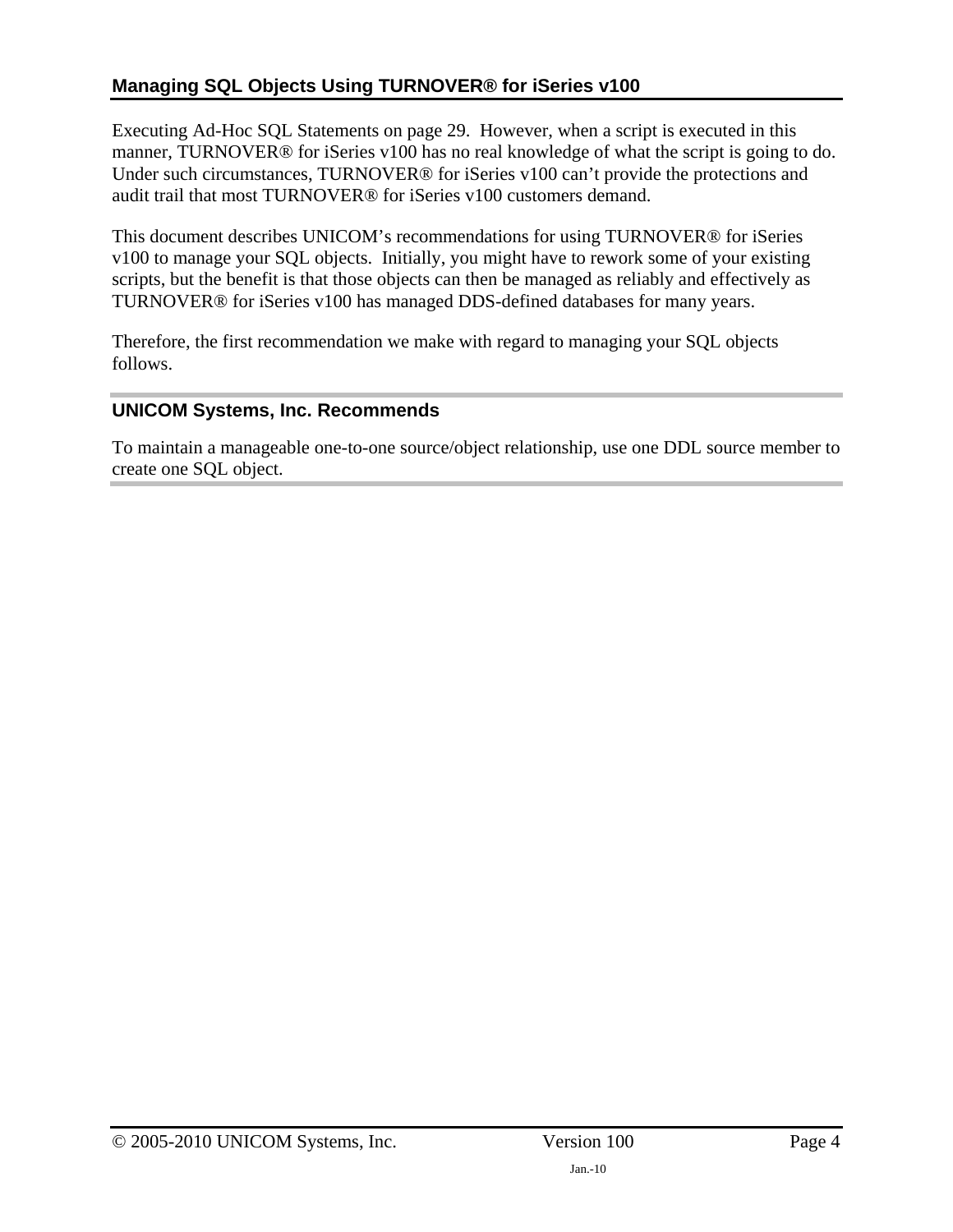### <span id="page-4-1"></span><span id="page-4-0"></span>**About SQL object names**

Names for many types of SQL objects can be much longer than the ten-character iSeries object name limit. SQL objects actually have two names: the *SQL name* and the *system name*. The SQL name is used internally by SQL, and the system name is used by non-SQL interfaces, such as high-level language programs and OS/400 commands. The system name is the name of the OS/400 object that appears in your collection library.

When you generate an SQL object with a name that is longer than ten characters, the iSeries automatically assigns a corresponding ten-character system name. For example, table **CustSalePart** might be renamed "CustS00001." As you might imagine, the resulting database might be confusing and difficult to manage. Therefore, we make these recommendations about naming your SQL objects.

#### **UNICOM Systems, Inc. recommends:**

- 1. **Always** name the source member the same as the System Name (for example, **CstSalePrt**).
- 2. **For Tables or Views:** Add a line at the end of the source to tell the system what you want to use as the short system name. For example:

#### **Rename Table CustSalePart To System Name CstSalePrt**

The SQL name *must* be more than 10 characters; otherwise the rename statement will also rename the SQL name. Under these circumstances, you can use the SQL statement **CREATE ALIAS** to create an "alias" for the SQL name.

3. **For Indexes:**

**Rename Index CustomerbyTerritory To System Name CustTerr** 

4. **For SQL Stored Procedures, Externally Stored Procedures, and Functions:** Use the **Specific** clause. For example:

**Create Procedure MyLongProcedure Specific MyLongPr** 

5. **For Constraints:** You don't have to worry about these because the iSeries object isn't visible and the **RMVPFCST** command lets you specify the long SQL Name.

While it is possible on the iSeries to have a source name that is different from the object it creates, and to have a source member create many different objects, it would be very difficult for TURNOVER® for iSeries v100 to manage these items for you.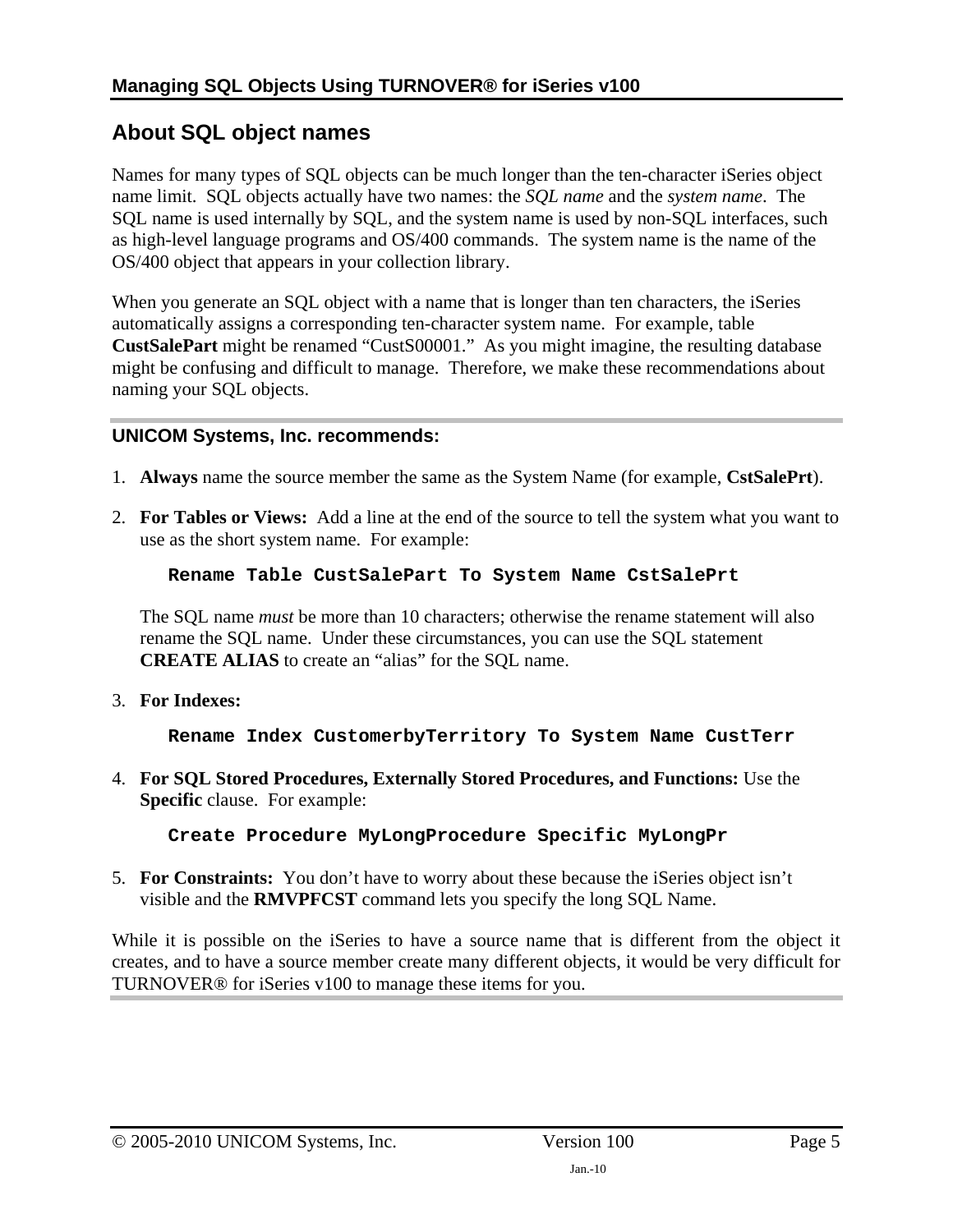<span id="page-5-0"></span>**Tip:** Consider the code for the **CatItemFmt** table in **[Figure 1](#page-5-2)**, which shows how you can control not only the SQL and system names, but also the record format name. (This might be helpful in situations where you have RPG or COBOL programs that use native I/O.)

> Create Table CatItemFmt ( catalogID int not null, productID int not null, Primary Key( catalogID, productID ) ); Rename Table CatItemFmt to Catalog\_Items for System Name CatItems;

**Figure 1: Controlling the system AND record format names in your DDL source** 

## <span id="page-5-2"></span><span id="page-5-1"></span>**About the RUNSQLSTM command's parameter requirements**

You can specify additional **RUNSQLSTM** parameters in the type code create command if you need to vary from the command defaults to meet your corporate standards.

### **The DFTRDBCOL parameter**

The **DFTRDBCOL** parameter tells the command where to place your objects and where to look for other unqualified objects being referenced. This is quite useful because the **RUNSQLSTM** is not really a compiler, and it has no concept of a library list through which it searches for unqualified objects.

### **The COMMIT parameter**

Another parameter to consider is the **Commitment Control** (**COMMIT**) parameter. The creation of a complex SQL table, for example, may require several statements in the source. The first statement might CREATE the table and subsequent statements might apply multiple **CONSTRAINTS**. If the CREATE succeeds but one of the **CONSTRAINTS** fails, the **COMMIT** value of **\*ALL** will "roll back" the prior successful statement (that is, delete the object that was created).

### **UNICOM Systems, Inc. Recommends**

The **COMMIT** parameter is not activated in the default settings shipped with TURNOVER® for iSeries v100. If you choose to activate it, we recommend that you test it thoroughly before implementing it in a live application.

For more information about executing SQL statements using TURNOVER® for iSeries v100, see *[Managing Externally Stored Procedures](#page-18-1)* on page [19.](#page-18-1) Also see *[Managing Programs that](#page-29-1)  require* [SQL Packages](#page-29-1) 

[If your company uses SQL packages, then you will encounter a situation where program objects](#page-29-1)  [that you are promoting need to have SQL packages created or re-created.](#page-29-1)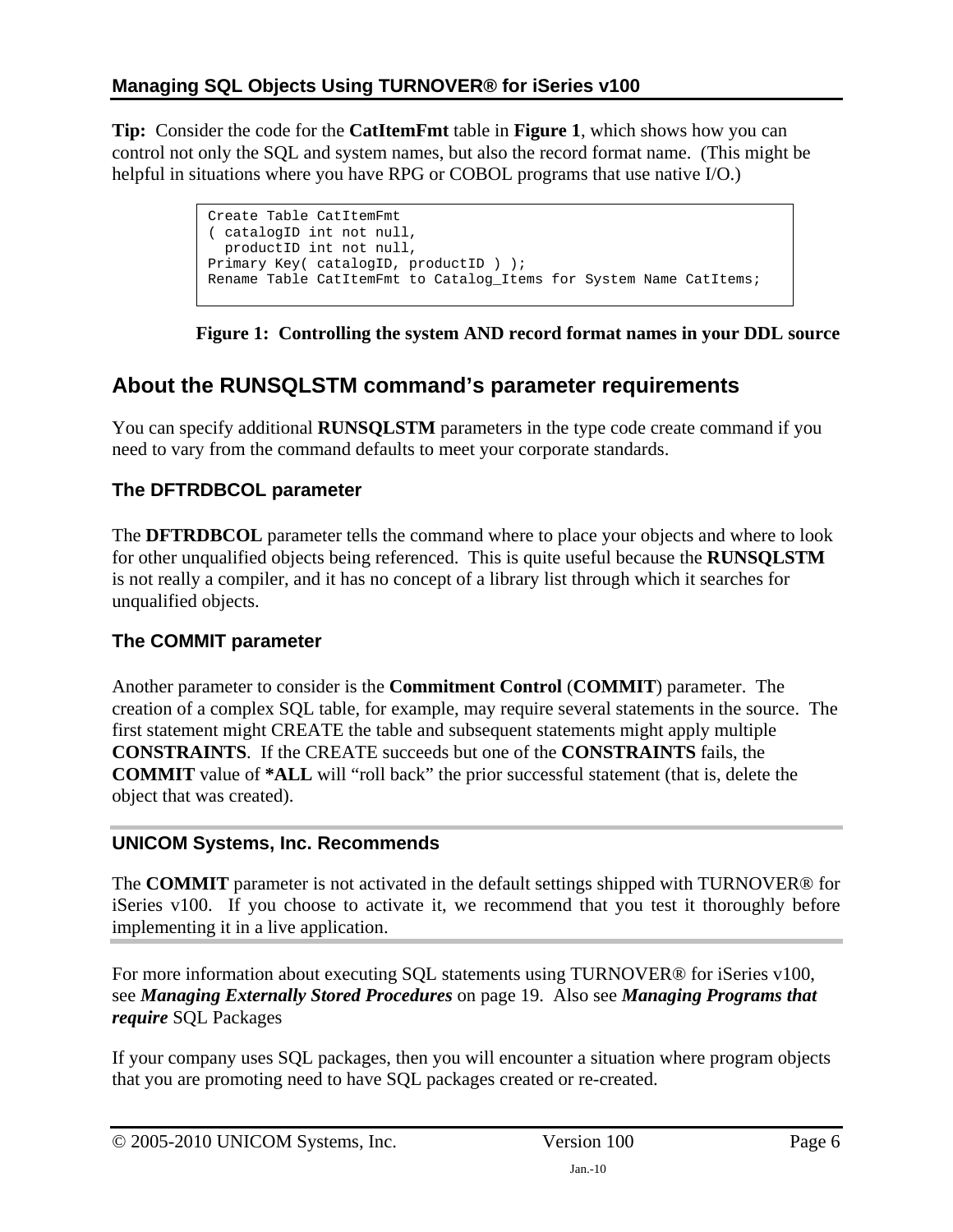[There are two ways to handle this situation: post-run commands, or an exit program.](#page-29-1) 

#### **[Post-run command method](#page-29-1)**

When a \*PGM on your form needs to have an SQL package created or re-created during the [form run, you can link a post-run command to the form line for your program that executes the](#page-29-1)  [CRTSQLPKG command appropriately. Once you have done this with your program,](#page-29-1)  [TURNOVER® for iSeries v100 will thereafter prompt for the correct post-run command any](#page-29-1)  [time it encounters that object on a subsequent form.](#page-29-1) 

[Exit program method](#page-29-1) 

**You can write** an exit program to use with one of TURNOVER<sup>®</sup> for iSeries v100's form [processing exit points \(for example, Exit 20\). Your exit program could sift through your form,](#page-29-1)  [identify lines eligible for CRTSQLPKG processing, and issue the command for each eligible](#page-29-1)  [line](#page-29-1). This technique is best employed in situations where more automation is desired.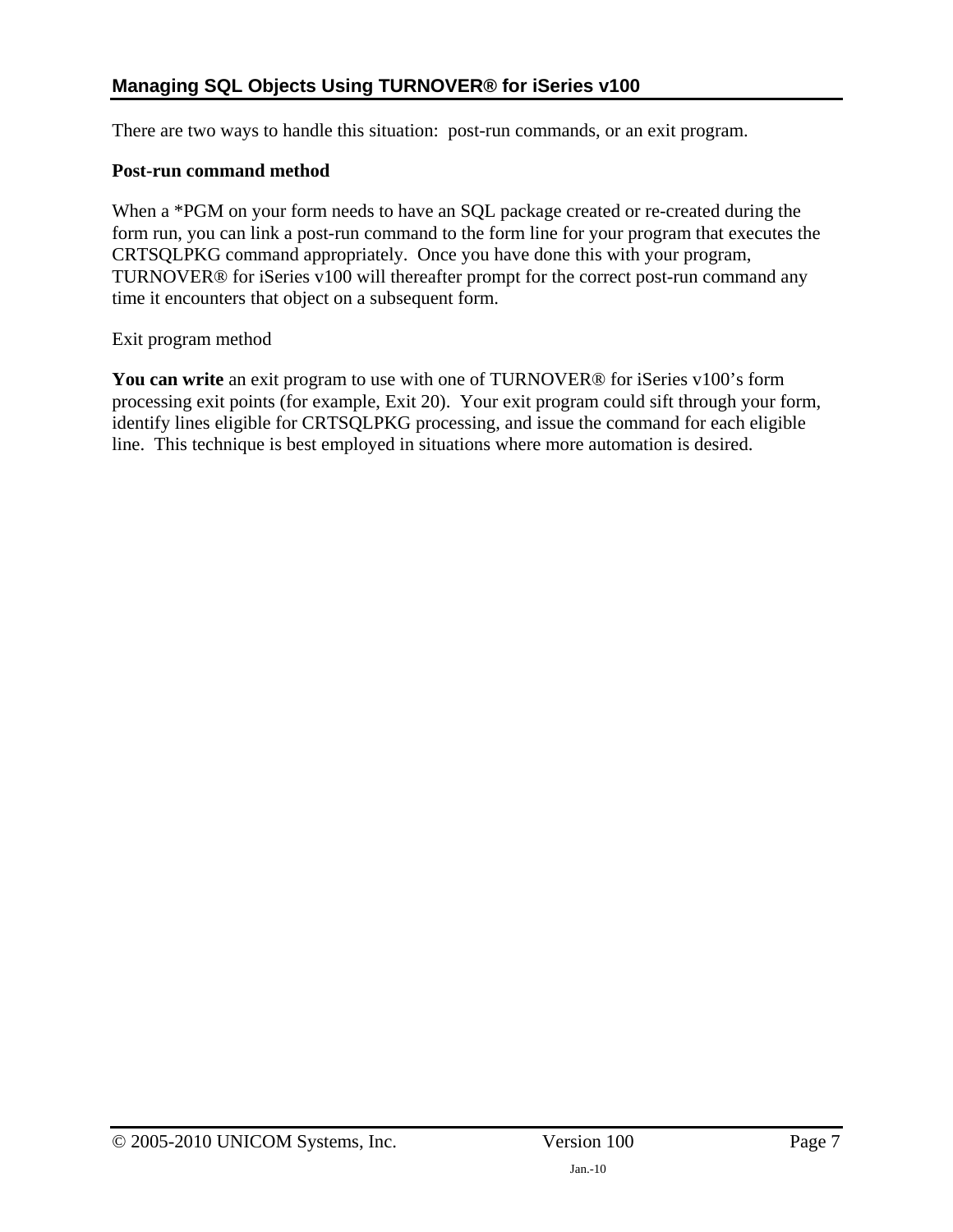<span id="page-7-0"></span>Executing Ad-Hoc SQL Statements on page [29](#page-29-1).

## <span id="page-7-1"></span>**MANAGING TABLES**

An SQL table is implemented on the iSeries as a physical file. The most significant difference between a "standard" physical file and a table is the source code used to create it. To create a table, you type a "CREATE TABLE" data definition statement into a source member.

In TURNOVER® for iSeries v100, several type codes for managing SQL are shipped already defined for you. The PFTBL type code looks like this:

| 12/25/02<br>10:51:38                                                                                                                                                                                                                                                                                           | Change a Type Code<br>Your Company, Inc.<br>SYSNAME                                                                                                                                                                                                                                                                                                                                |  |
|----------------------------------------------------------------------------------------------------------------------------------------------------------------------------------------------------------------------------------------------------------------------------------------------------------------|------------------------------------------------------------------------------------------------------------------------------------------------------------------------------------------------------------------------------------------------------------------------------------------------------------------------------------------------------------------------------------|--|
| Type code PFTBL<br>Description SQL Table<br>Object type *FILE<br>Sequence $\ldots$ $\ldots$ 410<br>Create command RUNSQLSTM SRCFILE("&SL"/"&SF") SRCMBR("&SM")<br>COMMIT(*NONE) NAMING(*SYS) DFTRDBCOL("&LI")                                                                                                  | CM Scheme *TURNOVER<br>Attribute PFTBL<br>Source file name SOLTBLSRC<br>Data object Y                                                                                                                                                                                                                                                                                              |  |
| "&OB" = Object name<br>"&LI" = Library name<br>"&TY" = Type code<br>"&SM" = Source member name<br>"&SF" = Source file name<br>"&SL" = Source library name<br>"&UO" = Generation options<br>"&U2" = ILE Debugging View<br>"&U4" = PMTFILE Message File<br>"&U6" = Unassigned<br>"&U8" = LF Parent, Lib, Members | " $R$ R $F$ " = Reference<br>"&TO" = Test object name<br>"&TL" = Test object library name<br>"&TR" = Target release<br>"&FM" = From source member name<br>" $F_F$ " = From source file name<br>"&FL" = From source library name<br>"&Ul" = Product library (commands)<br>"&U3" = ILE Optimization Level<br>"&U5" = Sort Sequence<br>"&U7" = Activation Group<br>"&U9" = Unassigned |  |
| F3=Exit F4=Prompt command F7=Select Applications F12=Cancel                                                                                                                                                                                                                                                    |                                                                                                                                                                                                                                                                                                                                                                                    |  |

**Figure 2: The PFTBL type code shipped with TurnOver** 

- The type code name *must* begin with "PF" or "LF" so that TURNOVER<sup>®</sup> for iSeries v100 knows it is a database file (copies data back, handles logical files, and so on).
- The default source file name can be modified to suit your internal naming standards.
- The table is handled like any other physical file: Data is copied back, logical files (such as Views and Indexes) are recreated, members are put back, triggers and constraints are put back; journaling is stopped and restarted, and so on.

(For more information, see *[Managing Constraints](#page-11-1)* and *[Managing Database Security](#page-12-1)* on pages [12](#page-11-1) and [13](#page-12-1).)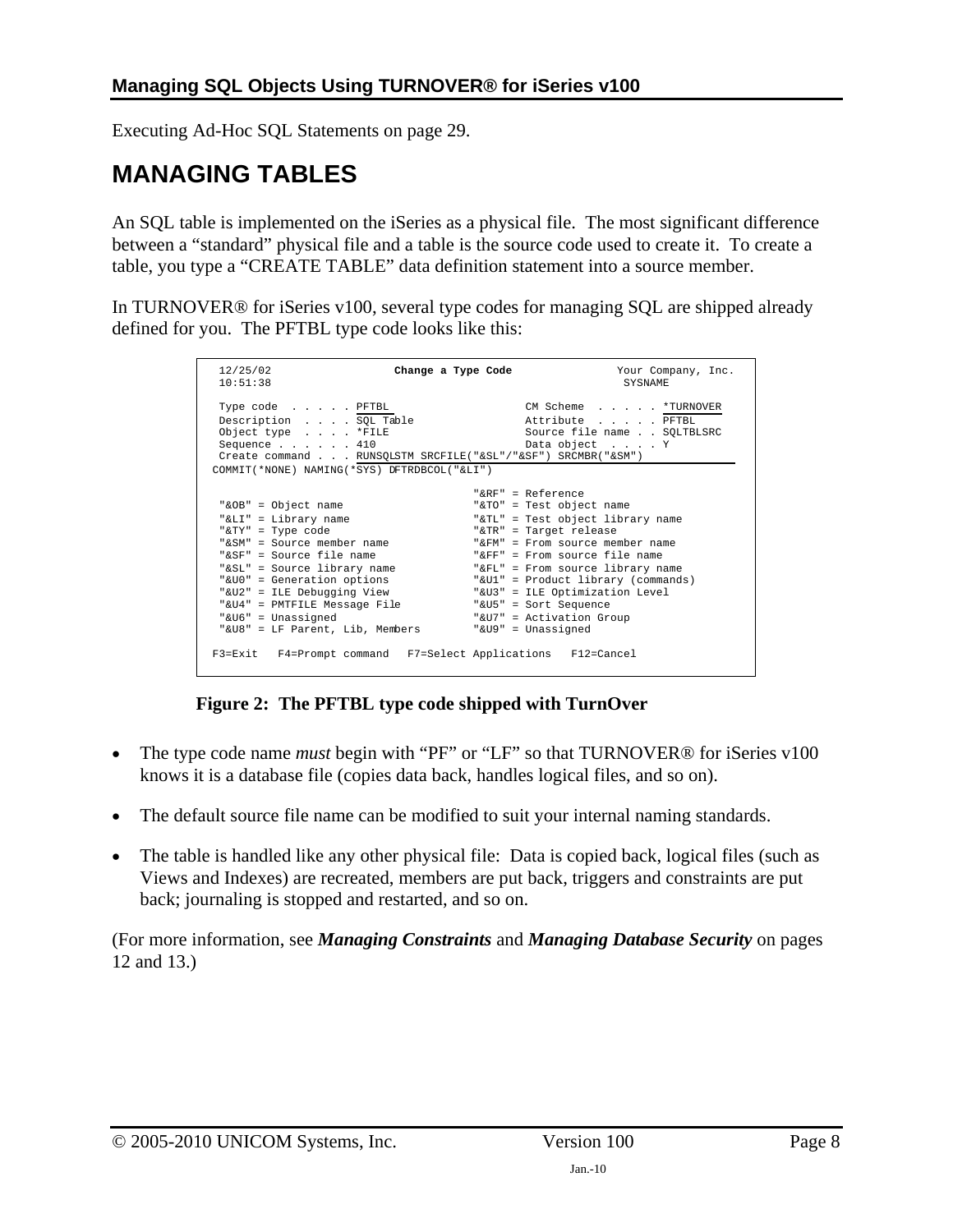## <span id="page-8-1"></span><span id="page-8-0"></span>**MANAGING INDEXES AND VIEWS**

Indexes and views are implemented on the iSeries as logical files. You manage them the same as you would a table – by typing DDL statements into a source member, and creating them using the **RUNSQLSTM** command.

TURNOVER® for iSeries v100 ships the following two type codes for managing these objects:

| 12/25/02<br>TurnOver Change a Type Code                     | Your Company, Inc.                 |
|-------------------------------------------------------------|------------------------------------|
| 11:01:41                                                    | <b>SYSNAME</b>                     |
| Type code LFIDX                                             | CM Scheme *TURNOVER                |
| Description SQL Index                                       | Attribute LFIDX                    |
| Object type *FILE                                           | Source file name SQLIDXSRC         |
| Sequence $\ldots$ $\ldots$ $\cdot$ 425                      | Data object Y                      |
| Create command RUNSQLSTM SRCFILE("&SL"/"&SF") SRCMBR("&SM") |                                    |
| COMMIT(*NONE) NAMING(*SYS) DFTRDBCOL("&LI")                 |                                    |
|                                                             |                                    |
|                                                             | " $R$ R $F$ " = Reference          |
| "&OB" = Object name                                         | "&TO" = Test object name           |
| "&LI" = Library name                                        | "&TL" = Test object library name   |
| "&TY" = Type code                                           | "&TR" = Target release             |
| "&SM" = Source member name                                  | "&FM" = From source member name    |
| "&SF" = Source file name                                    | " $F_F$ " = From source file name  |
| "&SL" = Source library name                                 | "&FL" = From source library name   |
| "&UO" = Generation options                                  | "&U1" = Product library (commands) |
| "&U2" = ILE Debugging View                                  | "&U3" = ILE Optimization Level     |
| "&U4" = PMTFILE Message File                                | "&U5" = Sort Sequence              |
| "&U6" = Unassigned                                          | "&U7" = Activation Group           |
| "&U8" = LF Parent, Lib, Members                             | "&U9" = Unassigned                 |
|                                                             |                                    |
| F3=Exit F4=Prompt command F7=Select Applications F12=Cancel |                                    |
|                                                             |                                    |

**Figure 3: Shipped TURNOVER® for iSeries v100 type code for an SQL index** 

| 12/25/02<br>TurnOver Change a Type Code                                   | Your Company, Inc.                 |
|---------------------------------------------------------------------------|------------------------------------|
| 11:01:41                                                                  | SYSNAME                            |
|                                                                           |                                    |
| Type code LFVIEW                                                          | CM Scheme *TURNOVER                |
| Description SQL View                                                      | Attribute LFVIEW                   |
| Object type $\ldots$ . *FILE                                              | Source file name SQLVIEWSRC        |
| Sequence $\ldots$ $\ldots$ 425                                            | Data object Y                      |
| Create command RUNSQLSTM SRCFILE("&SL"/"&SF") SRCMBR("&SM") COMMIT(*NONE) |                                    |
| NAMING (*SYS) DFTRDBCOL ("&LI")                                           |                                    |
|                                                                           |                                    |
|                                                                           | " $R$ RF" = Reference              |
| "&OB" = Object name                                                       | "&TO" = Test object name           |
| "&LI" = Library name                                                      | "&TL" = Test object library name   |
| "&TY" = Type code                                                         | "&TR" = Target release             |
| "&SM" = Source member name                                                | "&FM" = From source member name    |
| "&SF" = Source file name                                                  | " $F$ FF" = From source file name  |
| "&SL" = Source library name                                               | "&FL" = From source library name   |
| "&UO" = Generation options                                                | "&Ul" = Product library (commands) |
| "&U2" = ILE Debugging View                                                | "&U3" = ILE Optimization Level     |
| "&U4" = PMTFILE Message File                                              | "&U5" = Sort Sequence              |
| "&U6" = Unassigned                                                        | "&U7" = Activation Group           |
| "&U8" = LF Parent, Lib, Members                                           | "&U9" = Unassigned                 |
| F3=Exit F4=Prompt command F7=Select Applications F12=Cancel               |                                    |

**Figure 4: Shipped TURNOVER® for iSeries v100 type code for an SQL view**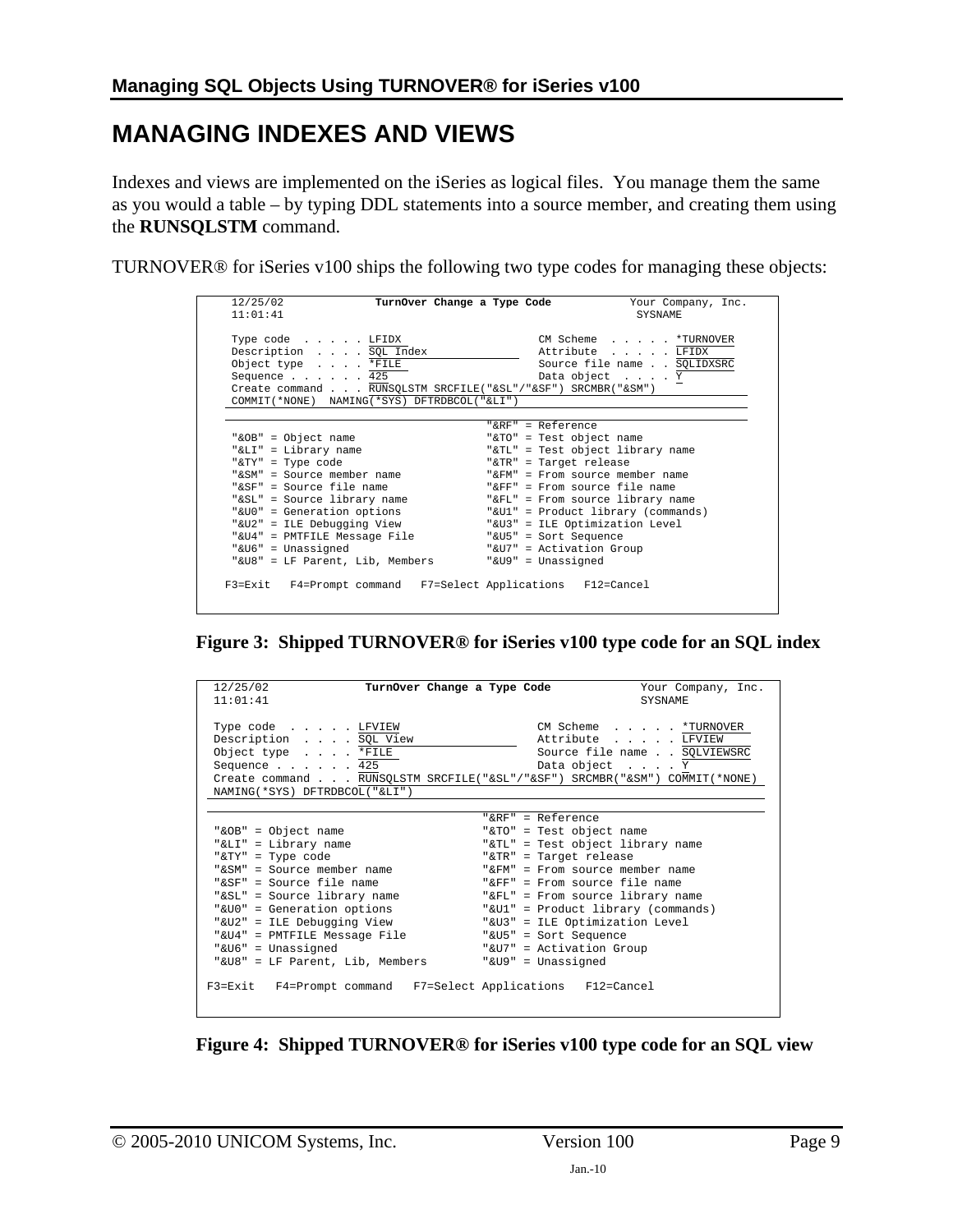#### **Managing SQL Objects Using TURNOVER® for iSeries v100**

- The name for the type code(s) can be anything that begins with "LF". The same information about the command parameters and source file names that applies to tables also applies to indexes and views.
- TURNOVER<sup>®</sup> for iSeries v100 manages indexes and views as it would any logical file. When a table is changed in TURNOVER<sup>®</sup> for iSeries v100, any indexes or views that are built over the table are automatically recreated.

#### **UNICOM Systems, Inc. Recommends**

You could use a single type code to manage indexes and views, called something like "LFSQL." However, we suggest using two type codes for these reasons:

- 1. Clarity the type code clearly distinguishes the type of object.
- 2. Flexibility using two type codes allows the source and/or objects for each to be stored in different locations.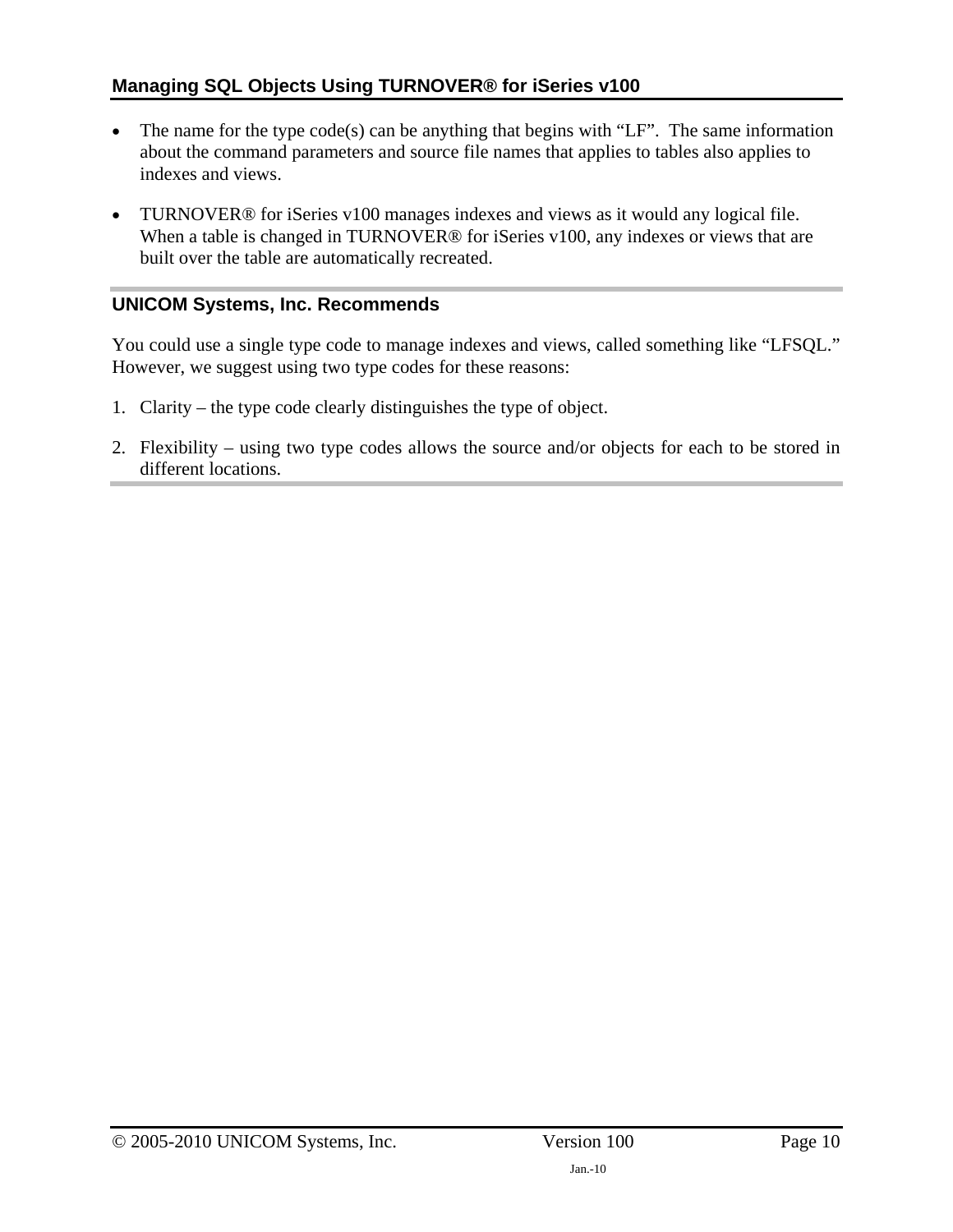# <span id="page-10-1"></span><span id="page-10-0"></span>**MANAGING TRIGGERS**

SQL triggers can be promoted and maintained by TURNOVER® for iSeries v100 like any other SQL object. However, triggers should also be stored in the source for the table to which they belong, so that when the table is recreated the triggers are reapplied. TURNOVER® for iSeries v100 automatically reapplies triggers that are defined with **ADDPFTRG** (such as if you were setting a trigger on a PF), but it does not reapply SQL triggers, because that would require having access to the source. Putting them in the source with the table solves that problem.

The following example shows source for both the table and the trigger:

Create Table Tablename ( FIELD1 Dec(7,0) Not Null, FIELD2 Dec(7,2) Not Null, FIELD3 Char(25) Not Null, Primary Key(FIELD1), Constraint FIELD2CHK  $Check(FIELD2 \t>= 0));$ Create Trigger Triggername AFTER INSERT on Tablename (*Body of Trigger statement*);

#### **Figure 5: Sample source for a table with a trigger**

Keep in mind that it is possible to create the table without creating the trigger if there are errors in the source for the trigger. Check the joblog and the file description for details.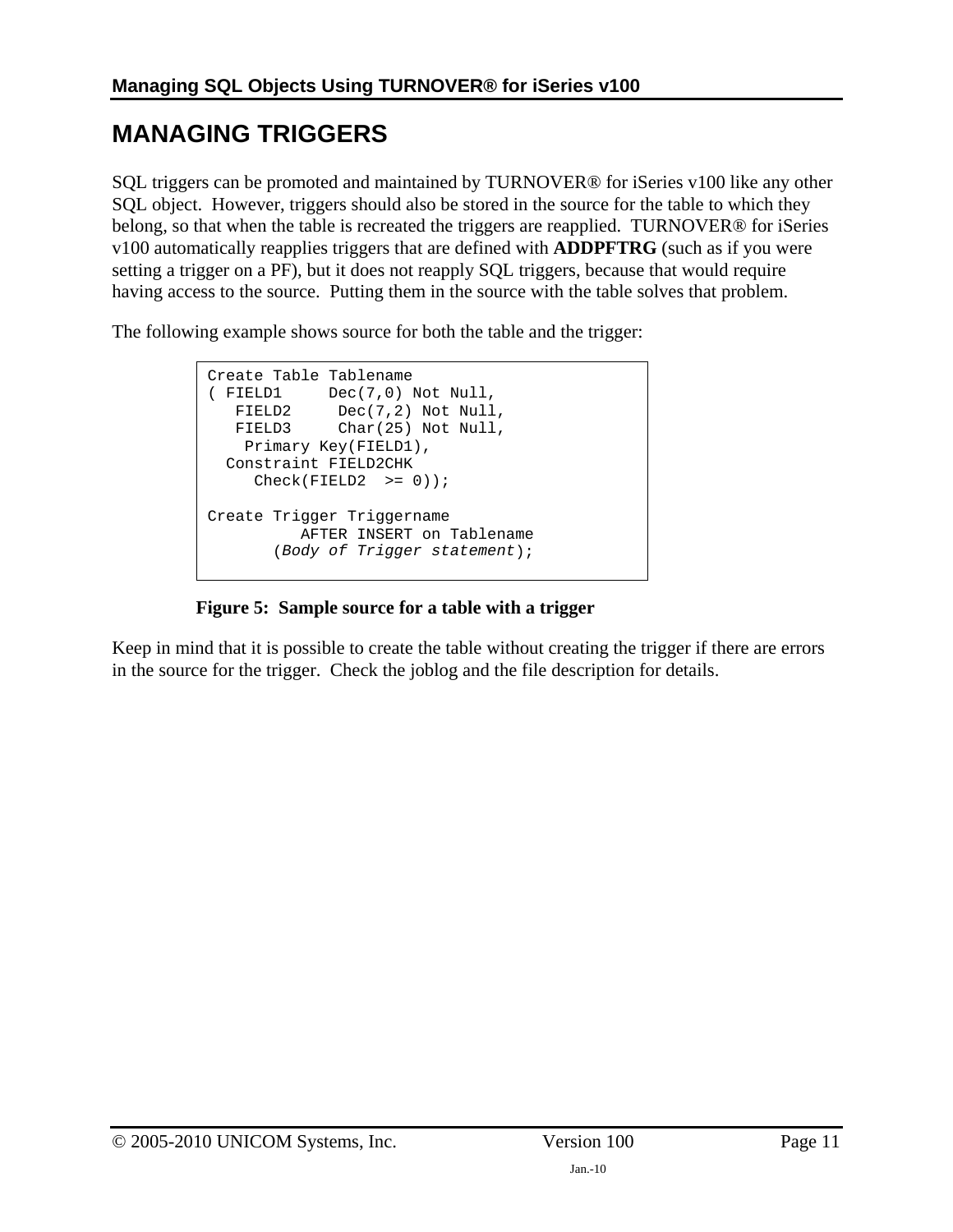# <span id="page-11-1"></span><span id="page-11-0"></span>**MANAGING CONSTRAINTS**

An advantage of using SQL is its ability to specify and enforce database rules and integrity. In the source code example at the end of this document, for example, the **CUSTOMER** table has a constraint that ensures that the value entered into the **CrdLimit** column is always >= 0.

SQL also enables referential integrity through use of the "foreign key" clause in SQL. In the **SALE** table below, we have specified that a foreign key constraint exists between the **CustId** column in **SALE** and **CustId** in **CUSTOMER**. If the **CUSTOMER** row is deleted, this ensures that all matching rows in the **SALE** table are also deleted.

TURNOVER® for iSeries v100 manages both these types of constraints. You can add constraints to a table using either DDL (as illustrated on page [35](#page-35-2)) or the iSeries command interface.

#### **UNICOM Systems, Inc. Recommends:**

- 1. If you're using DDL source members to create your tables, include in the source for your table the DDL statements necessary for adding the desired constraints. This makes it easy for you to rebuild your database or port it to other platforms.
- 2. If you choose not to manage your constraints in the same DDL source as your table, then you can manipulate constraints by running the **ADDPFCST** and **RMVPFCST** commands as post-run commands on the TURNOVER® for iSeries v100 form. Because TURNOVER® for iSeries v100 handles existing constraints automatically, you should **NOT** link the commands to the creation of the corresponding object. They only need to be executed once.
- 3. To change or delete an existing constraint, you must use a post-run command. This also applies regardless of whether the table is built using SQL or DDS. We do recommend that you make the corresponding changes in your DDL, so that your source can always be used to recreate or port your database.
- 4. Add new constraints to the DDL by checking out the source, editing, and promoting back up the line.
- 5. We strongly recommend that you maintain a full set of all database objects at each level of your application.

For example, when you change only the **SALE** file, TURNOVER® for iSeries v100 examines the object being replaced and re-establishes the constraints with **CUSTOMER** during the form run. Again, this is another reason for having a full set of all tables, views and indexes in each environment.

Don't forget that the form is also following your data conversion instructions (such as **\*MAP \*DROP**). If you have the PFTBL in QA, for example, and it has some test data in it, the form will also be testing your data conversion methods. In other words, you are doing a dress rehearsal of the data conversion you will eventually be performing against live data in production. Yet another reason for maintaining objects at all levels.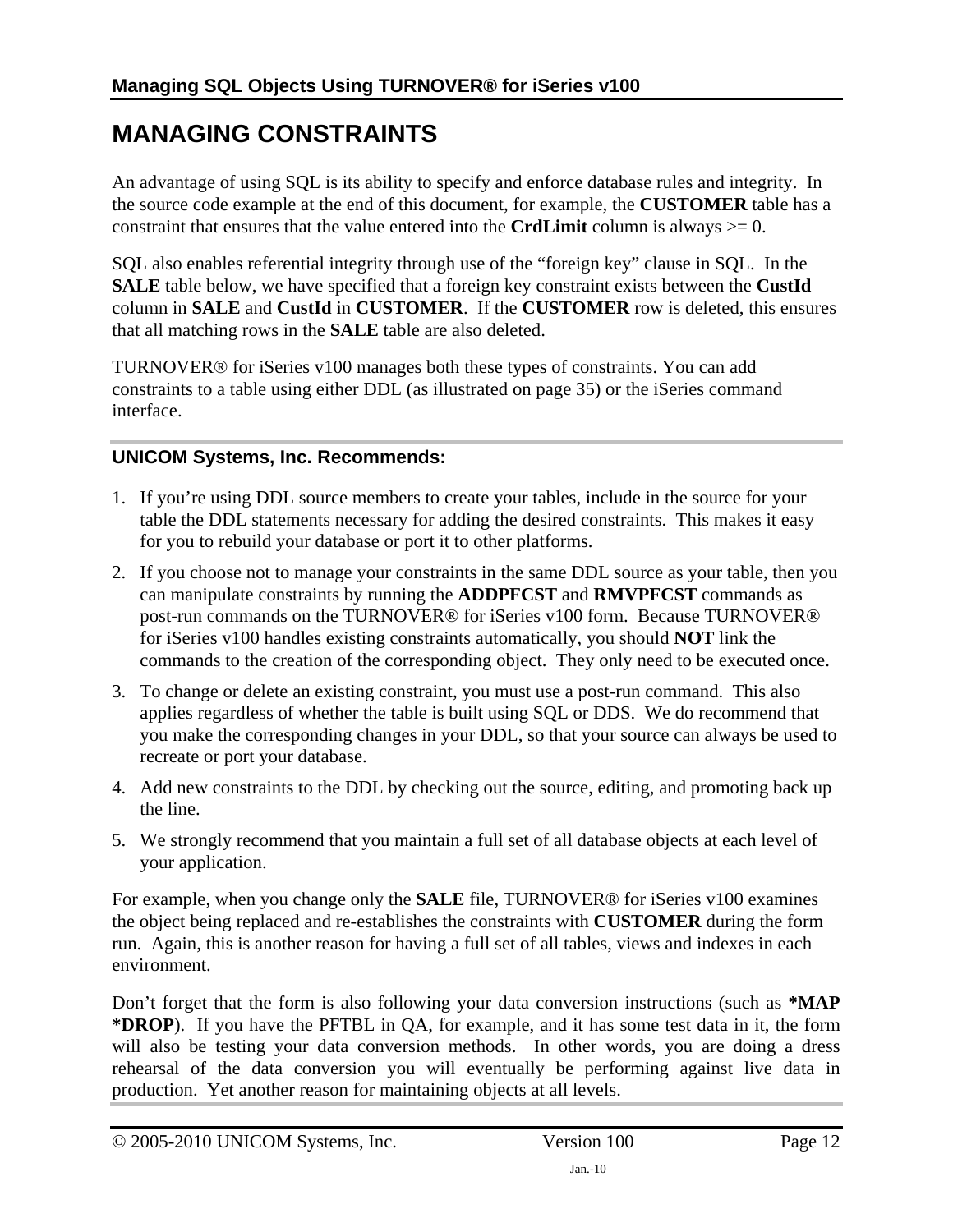# <span id="page-12-1"></span><span id="page-12-0"></span>**MANAGING DATABASE SECURITY**

DDL has statements for defining the security of your database objects. In fact, the only way that it's currently possible to define column-level authority on an iSeries database object is by using DDL statements. By default, TURNOVER® for iSeries v100 manages your security on objects using reference objects; but, because column-level security can only be applied via DDL, TURNOVER® for iSeries v100 cannot use a reference object to manage this for you.

Therefore, if you need to apply column-level security, you must assume responsibility for all the object's authority requirements. The only way to do this is to include the necessary DDL statements in your source member *and* to tell TURNOVER® for iSeries v100 NOT to manage the security by setting the *Authority parameter* in the type code to an 'S' (use the system defaults). Because you're now managing the security for the object, you must include the DDL statements necessary to define all levels of appropriate authority for the object – including its object-level authorities.

#### **UNICOM Systems, Inc. Recommends**

- 1. We recommend against using column-level security and managing the security settings in the source. IBM documentation suggests that there is a significant performance hit associated with column-level security. You can often use views with object authority to get the same effect as column-level authority.
- 2. If you must use column-level security, one method of automating this in TURNOVER® for iSeries v100 would be to create a special type code (for example, PFTBLS). It would be an exact duplicate of the PFTBL type code, EXCEPT that you would override the type code in the application definition at all levels to force the *Authority parameter* to 'S'.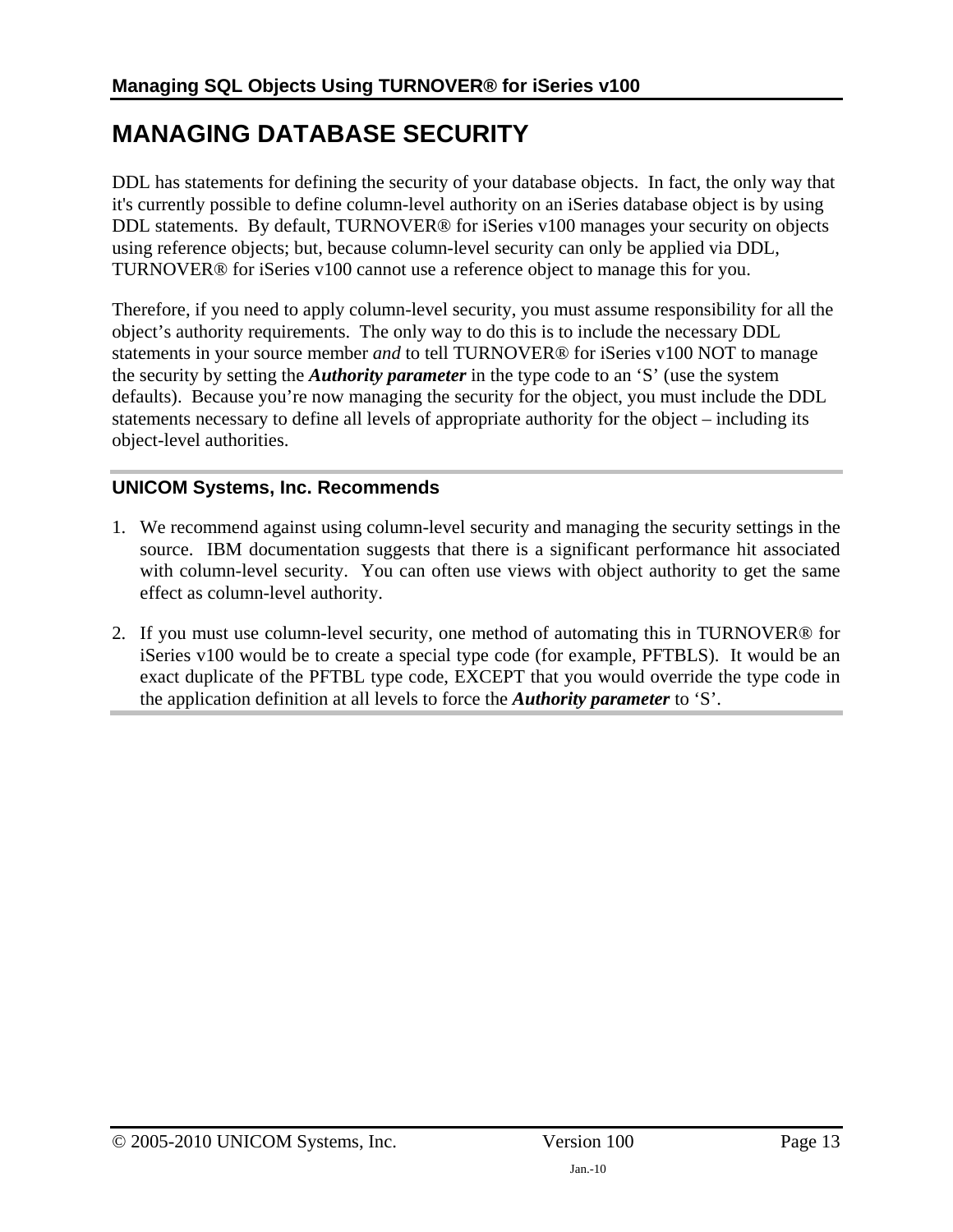## <span id="page-13-1"></span><span id="page-13-0"></span>**MANAGING FUNCTIONS AND SQL STORED PROCEDURES**

#### **Important!**

- 1. Managing functions and SQL stored procedures requires that you use a TURNOVER® for iSeries v100 feature called a *CM scheme*. You must be running TURNOVER® Release 5.3 to use CM schemes. (Directions follow.)
- 2. Type codes for these items are NOT shipped with TURNOVER® for iSeries v100; you must create them as instructed below. You can use either the **RUNSQLSTM** command, OR a special TURNOVER® for iSeries v100 version called **TRUNSQLSTM**, for the create command for these type codes. Which one you choose depends on the requirements you have for the creation of the object in the target library. Read *[Choosing a create command](#page-15-2)  [for functions and SQL stored procedures](#page-15-2)* on page [16](#page-15-2).

Using SQL, you can create both executable functions and stored procedures. You can write these procedures using either a high-level language such as RPGLE, or by using SQL's Procedural Language (SPL).

When you use the **RUNSQLSTM** command against this source, SQL first translates the source into ILE C with embedded SQL. It is then precompiled using the **CRTSQLCI** command to generate the C code with the embedded SQL. Next, it uses the **CRTCMOD** command to create the ILE module. Finally, it uses the **CRTPGM** (for procedures) or the **CRTSRVPGM** (for functions) to bind the module into a program.

At the same time, an entry is created in the SQL Catalog. This is a group of views over a set of system dictionary files stored in library QSYS2. These views contain additional information about SQL tables, views, indexes, keys, constraints, user-defined types, functions and procedures.

If you attempt to create a function or an SQL stored procedure that is already defined in this table, however, you would receive an error stating that that routine already exists. This means that before every run, you must execute the **DROP PROCEDURE** statement. Of course, if the function or SQL stored procedure that you are dropping does not exist, you'll receive another error.

TURNOVER® for iSeries v100 takes all of this hassle away from you! One of the enhancements made in TURNOVER® Release 5.3 was the ability for you to create your own Change Management Scheme. For more information on this feature, see the TURNOVER® for iSeries v100 Supplement entitled *Managing User-Defined Object Types* (**#59**).

In a nutshell, a CM scheme lets you precisely control what commands are used for iSeries functions such as **CHKOBJ**, **CMPSRC**, **DLTOBJ**, **GRTOBJAUT**, **MOVOBJ**, and so on. TURNOVER® for iSeries v100 references these commands as it performs its work.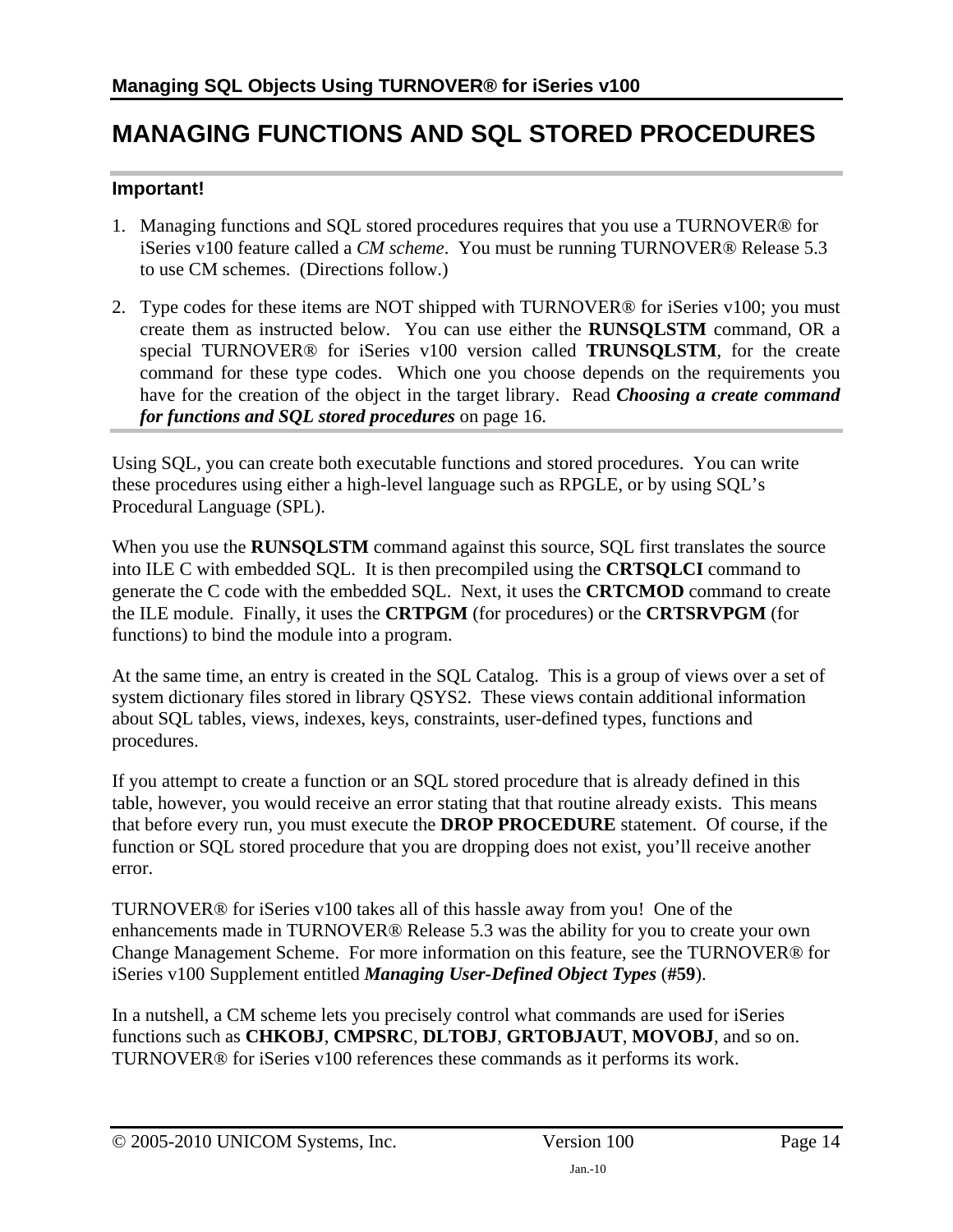### <span id="page-14-0"></span>**Managing SQL Objects Using TURNOVER® for iSeries v100**

We have created a special scheme just for managing SQL functions and SQL stored procedures that are written using SPL. This scheme checks for the existence of the SQL stored procedure in the catalog and updates it accordingly. This effectively automates the process, lifting it from the shoulders of your I.T. staff.

The scheme invokes several new programs that help you manage these objects. The SQLDLTOBJ and SQLMOVOBJ programs run an SQL statement to drop a function or an SQL stored procedure after the program object is moved or deleted. SQLMOVOBJ also has special logic to handle form recovery, such that the SQL definition is retrieved and stored in the archive library before the existing object is moved out. If the form goes into recovery, the saved definition (rather than moving the object) is used to recreate the function or SQL stored procedure.

Your TURNOVER® for iSeries v100 installation may or may not already have this scheme defined. To see what CM schemes are already defined, run the **TWRKCMSCH** command from a TURNOVER® for iSeries v100 command line (there are no parameters). If you do not see the SQLCM scheme, you must restore it using the instructions provided in *[Restoring the SQLCM](#page-14-1)  [scheme](#page-14-1)* below. If the scheme exists, you should at least verify that its configuration matches the requirements outlined in this document.

## <span id="page-14-1"></span>**Restoring the SQLCM scheme**

To restore the SQLCM scheme, perform the following steps:

- 1. Search for a save file named SQLSCH in one of the TURNOVER® for iSeries v100 libraries (it is shipped in SOFTTURN by default). If you cannot find it, contact Technical Support to receive this save file. The programs that support the methods of the scheme are already loaded in SOFTTURN and do not need to be restored.
- 2. From a TURNOVER® for iSeries v100 command line, run the following command to restore the scheme from the save file:

**TRSTCMSCH SAVF(SOFTTURN/SQLSCH) TOSCHEME(\*SAVSCHEME) REPLACE(\*NO) RSTPGMS(\*NO) PGMLIB(\*SCHEME) RSTRSRCLIB(\*NO) RSRCLIB(\*SAVLIB)** 

3. If you have loaded TURNOVER® for iSeries v100 into a library other than SOFTTURN, you must change where the scheme will look for the programs that run any methods specifying the default program and library names:

**TCHGCMSCH SCHEME(SQL) DESC('SQL Scheme') DFTPGM(***your\_lib\_name***/\*TURNOVER)** 

4. From a TURNOVER® for iSeries v100 command line, run the **TWRKCMSCH** command to verify your results.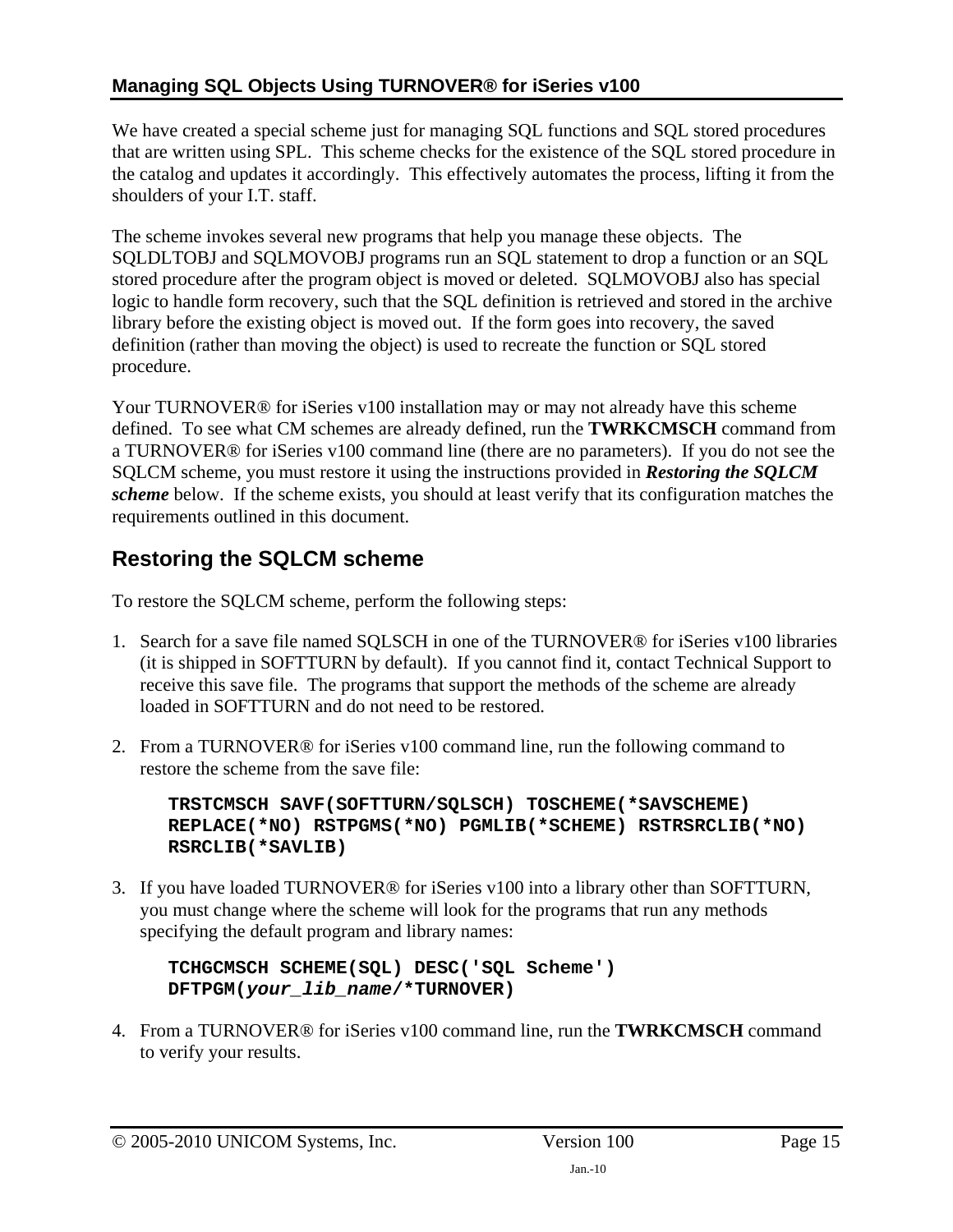### <span id="page-15-1"></span><span id="page-15-0"></span>**Creating the type codes**

**[Figure 6](#page-16-0)** through **[Figure 9](#page-17-0)** show how your SQL function and SQL stored procedure type codes should look. In particular, note the following settings:

- You can name the type code anything you like.
- The *CM scheme* points TURNOVER® for iSeries v100 to the proper scheme.
- The *Object type* for an SQL stored procedure must be **\*PGM**.
- The *Object Type* for a function must be **\*SRVPGM**.
- A "**Y**" value for *Data object* allows the application definition to "explode" data, which effectively copies the object to multiple libraries during a single promotion.
- A value of 800 for *Sequence* ensures that the form has already processed other SQL items, such as tables and views, before the function or SQL procedure is created.
- The *Create command* can be either the **RUNSQLSTM** command or the **TRUNSQLSTM** create command. (The next topic tells you how to choose one of these commands.)

#### <span id="page-15-2"></span>**Choosing a create command for functions and SQL stored procedures**

There are times when you need to use the **NAMING(\*SYS)** and **DFTRDBCOL(\*NONE)** parameter values in your **RUNSQLSTM** create command, so that the SQL runtime will use the library list to resolve object references.

However, when you don't specify a default database collection (that is, when **DFTRDBCOL** is set to **\*NONE**), TURNOVER® for iSeries v100 loses control of where SQL builds the objects that your script creates.

To resolve this issue, TURNOVER® for iSeries v100 uses its own version of the **RUNSQLSTM** command. It is called **TRUNSQLSTM**, and it has the same parameters as **RUNSQLSTM**, along with a few additions (specifically the added **CURLIB** parameter, which you need in this case. Another parameter called **RUNAS** is also important for other reasons; read about that in *[Controlling unauthorized database changes](#page-31-1)* on page [32](#page-31-1).)

When you specify the "&LI" substitution variable as the value for the **CURLIB** parameter, and combine this with the **NAMING(\*SYS)** and **DFTRDBCOL(\*NONE)** parameter values in your type code create command, TURNOVER® for iSeries v100 resolves the substitution variable from the application definition before submitting the command, allowing SQL to create the objects in a location where object references will resolve successfully.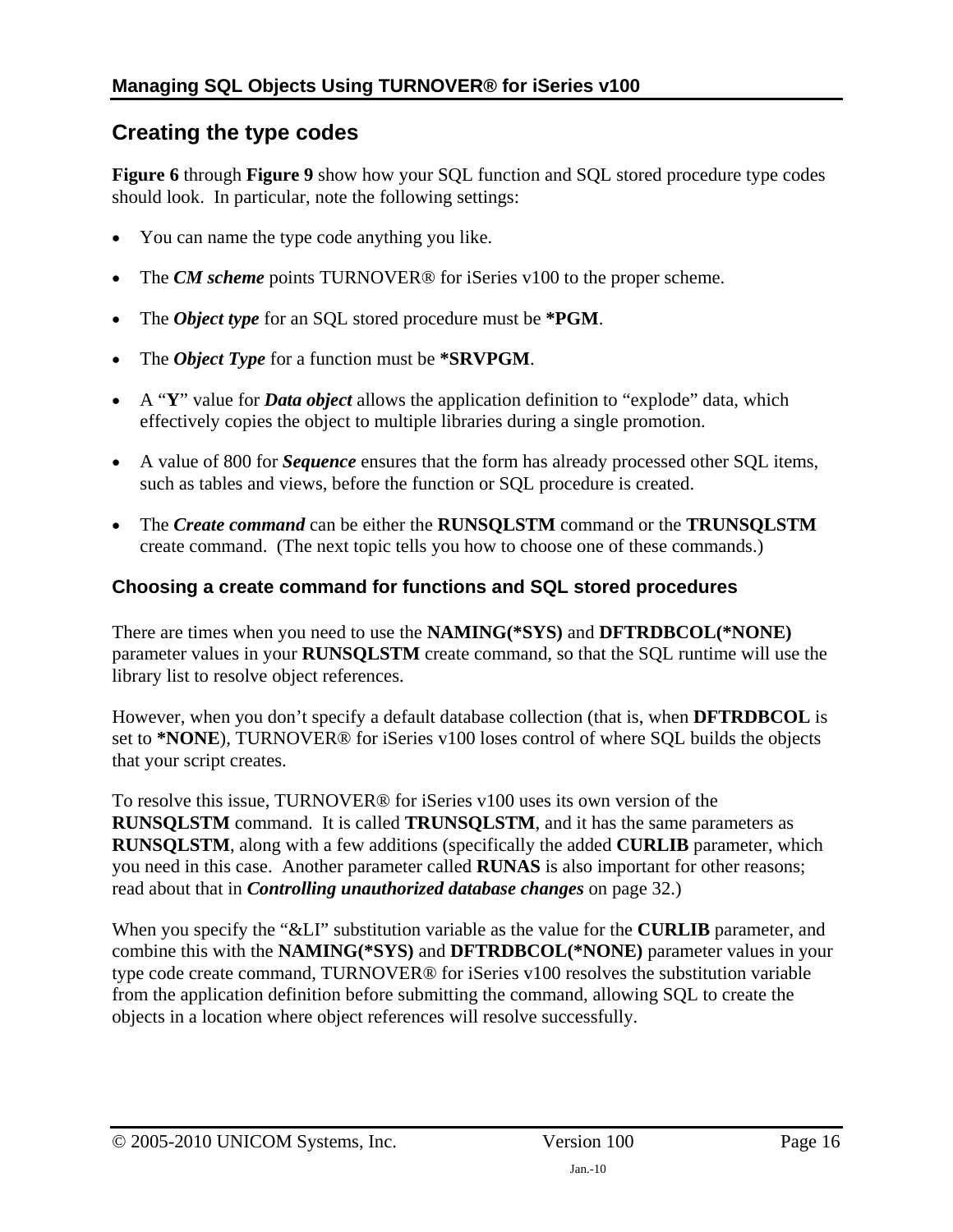Examples of type code definitions that use both **RUNSQLSTM** and **TRUNSQLSTM** follow.

| 12/25/02<br>11:01:41                                                                                                                                                                                                                                                                                           | Change a Type Code<br>Your Company, Inc.<br>SYSNAME                                                                                                                                                                                                                                                                                                                         |
|----------------------------------------------------------------------------------------------------------------------------------------------------------------------------------------------------------------------------------------------------------------------------------------------------------------|-----------------------------------------------------------------------------------------------------------------------------------------------------------------------------------------------------------------------------------------------------------------------------------------------------------------------------------------------------------------------------|
| Type code SQLFNC<br>Description SQL Function<br>Object type *SRVPGM<br>Sequence 800<br>NAMING(*SQL) DFTRDBCOL("&LI")                                                                                                                                                                                           | CM Scheme SQL<br>Attribute SQL<br>Source file name QSQLSRC<br>Data object Y<br>Create command RUNSQLSTM SRCFILE("&SL"/"&SF") SRCMBR("&SM") COMMIT(*NONE)                                                                                                                                                                                                                    |
| "&OB" = Object name<br>"&LI" = Library name<br>"&TY" = Type code<br>"&SM" = Source member name<br>"&SF" = Source file name<br>"&SL" = Source library name<br>"&UO" = Generation options<br>"&U2" = ILE Debugging View<br>"&U4" = PMTFILE Message File<br>"&U6" = Unassigned<br>"&U8" = LF Parent, Lib, Members | "&RF" = Reference<br>"&TO" = Test object name<br>"&TL" = Test object library name<br>"&TR" = Target release<br>" $\&$ FM" = From source member name<br>"&FF" = From source file name<br>"&FL" = From source library name<br>"&U1" = Product library (commands)<br>"&U3" = ILE Optimization Level<br>"&U5" = Sort Sequence<br>"&U7" = Activation Group<br>"&U9" = Unassigned |
| F3=Exit F4=Prompt command F7=Select Applications F12=Cancel                                                                                                                                                                                                                                                    |                                                                                                                                                                                                                                                                                                                                                                             |

<span id="page-16-0"></span>**Figure 6: Example of a type code for creating an SQL function with RUNSQLSTM** 

| 12/25/02<br>11:01:41                                                                                                                                                                                                                                                                                           | Change a Type Code | Your Company, Inc.<br><b>SYSNAME</b>                                                                                                                                                                                                                                                                                                              |
|----------------------------------------------------------------------------------------------------------------------------------------------------------------------------------------------------------------------------------------------------------------------------------------------------------------|--------------------|---------------------------------------------------------------------------------------------------------------------------------------------------------------------------------------------------------------------------------------------------------------------------------------------------------------------------------------------------|
| Type code SQLFNC<br>Description SQL Function<br>Object type * SRVPGM<br>Sequence 800<br>MMIT(*NONE) NAMING(*SYS) DFTRDBCOL(*NONE) CURLIB("&LI")                                                                                                                                                                |                    | CM Scheme SQL<br>Attribute SQL<br>Source file name QSQLSRC<br>Data object Y<br>Create command SOFTTURNE/TRUNSOLSTM SRCFILE("&SL"/"&SF") SRCMBR("&SM") CO                                                                                                                                                                                          |
|                                                                                                                                                                                                                                                                                                                |                    | " $RRF" = Referrence$                                                                                                                                                                                                                                                                                                                             |
| "&OB" = Object name<br>"&LI" = Library name<br>"&TY" = Type code<br>"&SM" = Source member name<br>"&SF" = Source file name<br>"&SL" = Source library name<br>"&UO" = Generation options<br>"&U2" = ILE Debugging View<br>"&U4" = PMTFILE Message File<br>"&U6" = Unassigned<br>"&U8" = LF Parent, Lib, Members |                    | "&TO" = Test object name<br>"&TL" = Test object library name<br>"&TR" = Target release<br>"&FM" = From source member name<br>"&FF" = From source file name<br>"&FL" = From source library name<br>"&Ul" = Product library (commands)<br>"&U3" = ILE Optimization Level<br>"&U5" = Sort Sequence<br>"&U7" = Activation Group<br>"&U9" = Unassigned |
| F3=Exit F4=Prompt command F7=Select Applications F12=Cancel                                                                                                                                                                                                                                                    |                    |                                                                                                                                                                                                                                                                                                                                                   |

**Figure 7: Type code for creating an SQL function with TRUNSQLSTM**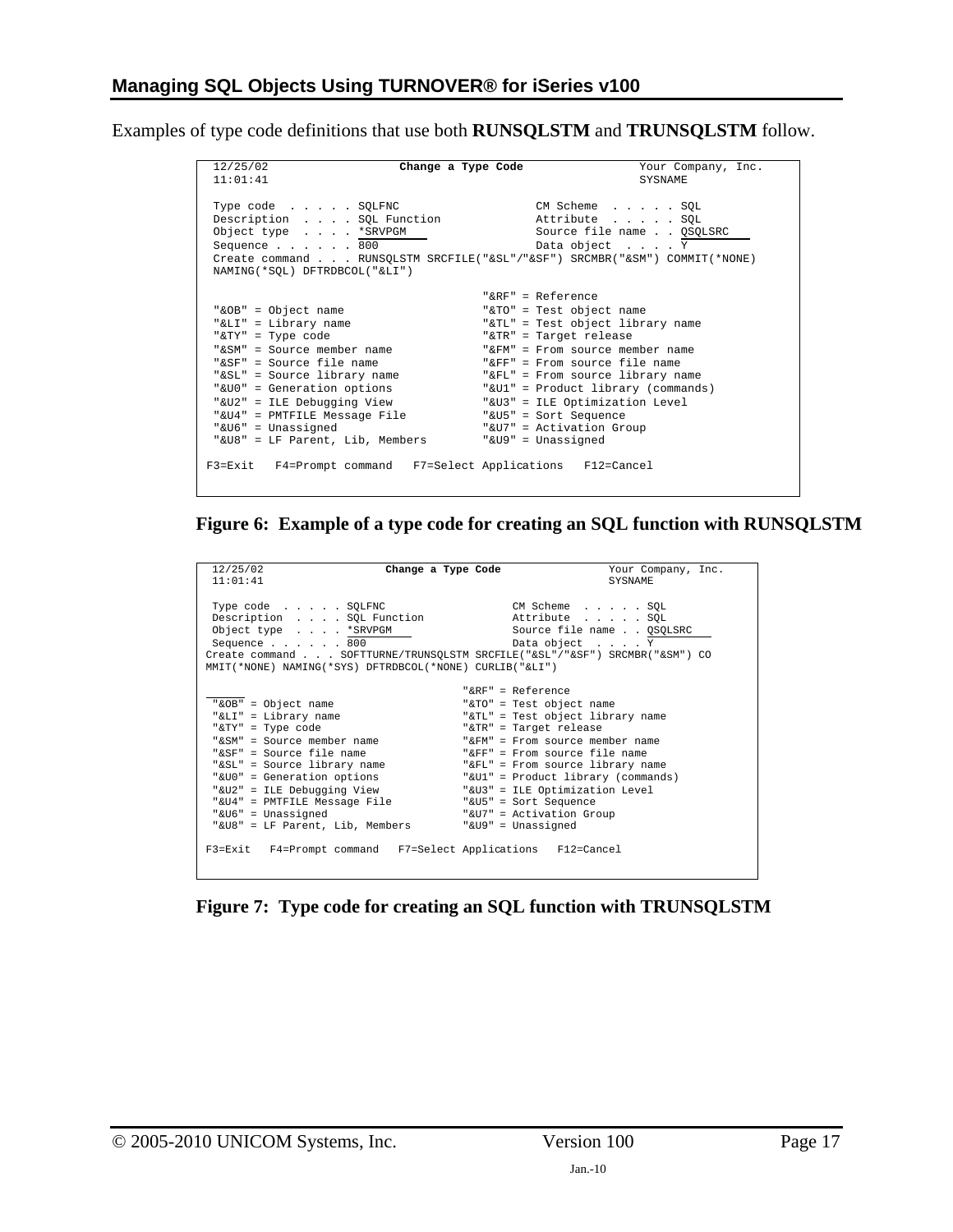| 12/25/02<br>Change a Type Code<br>11:01:41                                                                                                                                                                                                            | Your Company, Inc.<br><b>SYSNAME</b>                                                                                                                                                                                                                                                                                         |
|-------------------------------------------------------------------------------------------------------------------------------------------------------------------------------------------------------------------------------------------------------|------------------------------------------------------------------------------------------------------------------------------------------------------------------------------------------------------------------------------------------------------------------------------------------------------------------------------|
| Type code SQLPRC<br>Description SQL Stored Procedure<br>Object type * PGM<br>Sequence $\ldots$ $\ldots$ 800<br>NAMING (*SOL) DFTRDBCOL ("&LI")                                                                                                        | CM Scheme SQL<br>Attribute SQL<br>Source file name QSQLSRC<br>Data object Y<br>Create command RUNSOLSTM SRCFILE("&SL"/"&SF") SRCMBR("&SM") COMMIT(*NONE)                                                                                                                                                                     |
| "&OB" = Object name<br>"&LI" = Library name<br>"&TY" = Type code<br>"&SM" = Source member name<br>"&SF" = Source file name<br>"&SL" = Source library name<br>"&U0" = Generation options<br>"&U2" = ILE Debugging View<br>"&U4" = PMTFILE Message File | " $R$ R $F$ " = Reference<br>"&TO" = Test object name<br>"&TL" = Test object library name<br>"&TR" = Target release<br>"&FM" = From source member name<br>"&FF" = From source file name<br>"&FL" = From source library name<br>"&Ul" = Product library (commands)<br>"&U3" = ILE Optimization Level<br>"&U5" = Sort Sequence |
| "&U6" = Unassigned<br>"&U8" = LF Parent, Lib, Members<br>F3=Exit F4=Prompt command F7=Select Applications F12=Cancel                                                                                                                                  | "&U7" = Activation Group<br>"&U9" = Unassigned                                                                                                                                                                                                                                                                               |

**Figure 8: Type code for creating an SQL stored procedure with RUNSQLSTM** 

| 12/25/02<br>11:01:41                                                                                            | Change a Type Code<br>Your Company, Inc.<br><b>SYSNAME</b>                                                                                                                                |
|-----------------------------------------------------------------------------------------------------------------|-------------------------------------------------------------------------------------------------------------------------------------------------------------------------------------------|
| Type code SQLPRC<br>Object type *PGM<br>Sequence 800<br>MMIT(*NONE) NAMING(*SYS) DFTRDBCOL(*NONE) CURLIB("&LI") | CM Scheme SQL<br>Description SQL Stored Procedure Attribute SQL<br>Source file name OSOLSRC<br>Data object Y<br>Create command SOFTTURNE/TRUNSOLSTM SRCFILE("&SL"/"&SF") SRCMBR("&SM") CO |
|                                                                                                                 | " $R$ R $F$ " = Reference                                                                                                                                                                 |
| "&OB" = Object name                                                                                             | "&TO" = Test object name                                                                                                                                                                  |
| "&LI" = Library name                                                                                            | "&TL" = Test object library name                                                                                                                                                          |
| "&TY" = Type code                                                                                               | "&TR" = Target release                                                                                                                                                                    |
| "&SM" = Source member name                                                                                      | "&FM" = From source member name                                                                                                                                                           |
| "&SF" = Source file name                                                                                        | " $F_F$ " = From source file name                                                                                                                                                         |
| "&SL" = Source library name                                                                                     | "&FL" = From source library name                                                                                                                                                          |
| "&UO" = Generation options                                                                                      | "&Ul" = Product library (commands)                                                                                                                                                        |
| "&U2" = ILE Debugging View                                                                                      | "&U3" = ILE Optimization Level                                                                                                                                                            |
| "&U4" = PMTFILE Message File                                                                                    | "&U5" = Sort Sequence                                                                                                                                                                     |
| "&U6" = Unassigned                                                                                              | "&U7" = Activation Group                                                                                                                                                                  |
| "&U8" = LF Parent, Lib, Members                                                                                 | "&U9" = Unassigned                                                                                                                                                                        |
| F3=Exit F4=Prompt command F7=Select Applications F12=Cancel                                                     |                                                                                                                                                                                           |

<span id="page-17-0"></span>**Figure 9: Type code for creating an SQL stored procedure with TRUNSQLSTM**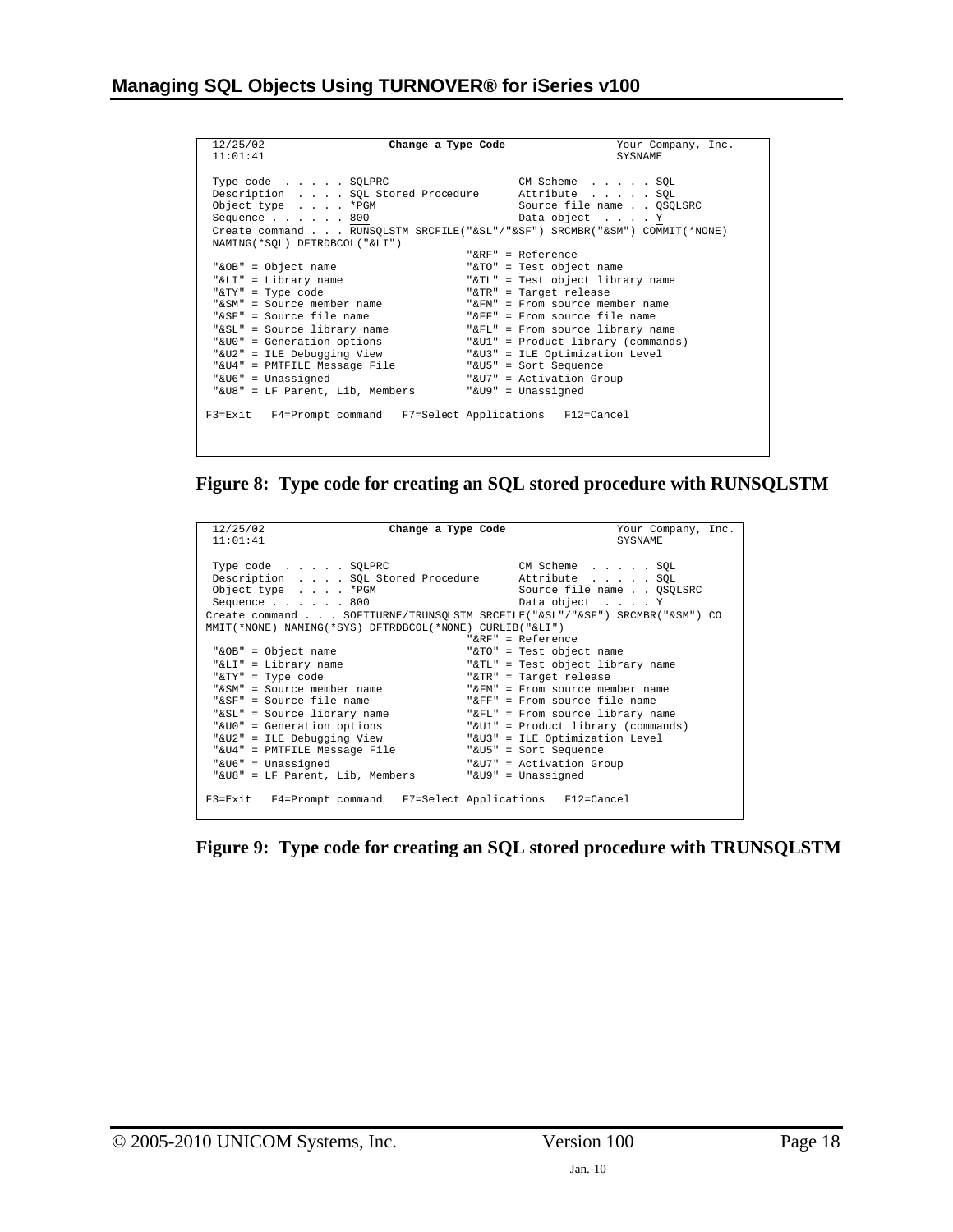## <span id="page-18-1"></span><span id="page-18-0"></span>**MANAGING EXTERNALLY STORED PROCEDURES AND FUNCTIONS**

#### **Important!**

- Managing externally stored procedures and functions requires that you use a TURNOVER<sup>®</sup> for iSeries v100 feature called a *CM scheme*. You must be running TURNOVER® Release 5.3 to use CM schemes. (Directions follow.)
- Type codes for these items are NOT shipped with TURNOVER<sup>®</sup> for iSeries v100; you must create them as instructed below. You can use either the **RUNSQLSTM** command, OR a special TURNOVER® for iSeries v100 version called **TRUNSQLSTM**, for the create command for these type codes. Which one you choose depends on the requirements you have for the creation of the object in the target library. Read *[Choosing a create command](#page-22-2)  [for externally stored procedures](#page-22-2)* on page [23.](#page-22-2)

You write an externally stored procedure or function in one of the programming languages on the iSeries. You can compile the host language programs to create **\*PGM** or **\*SRVPGM** objects. To create an externally stored procedure or function, you must compile the source code for the host language to create a program object.

For TURNOVER® for iSeries v100 to properly promote your routine's catalog entries, you *must* do the following:

- 1. Create a source member that uses the **CREATE PROCEDURE** or **CREATE FUNCTION** statements, to be run with the **RUNSQLSTM** or **TRUNSQLSTM** commands.
- 2. Give your source member the same name as the program that it references.
- 3. Use the **SPECIFIC** statement to give the routine's catalog entries the same name as the source member name.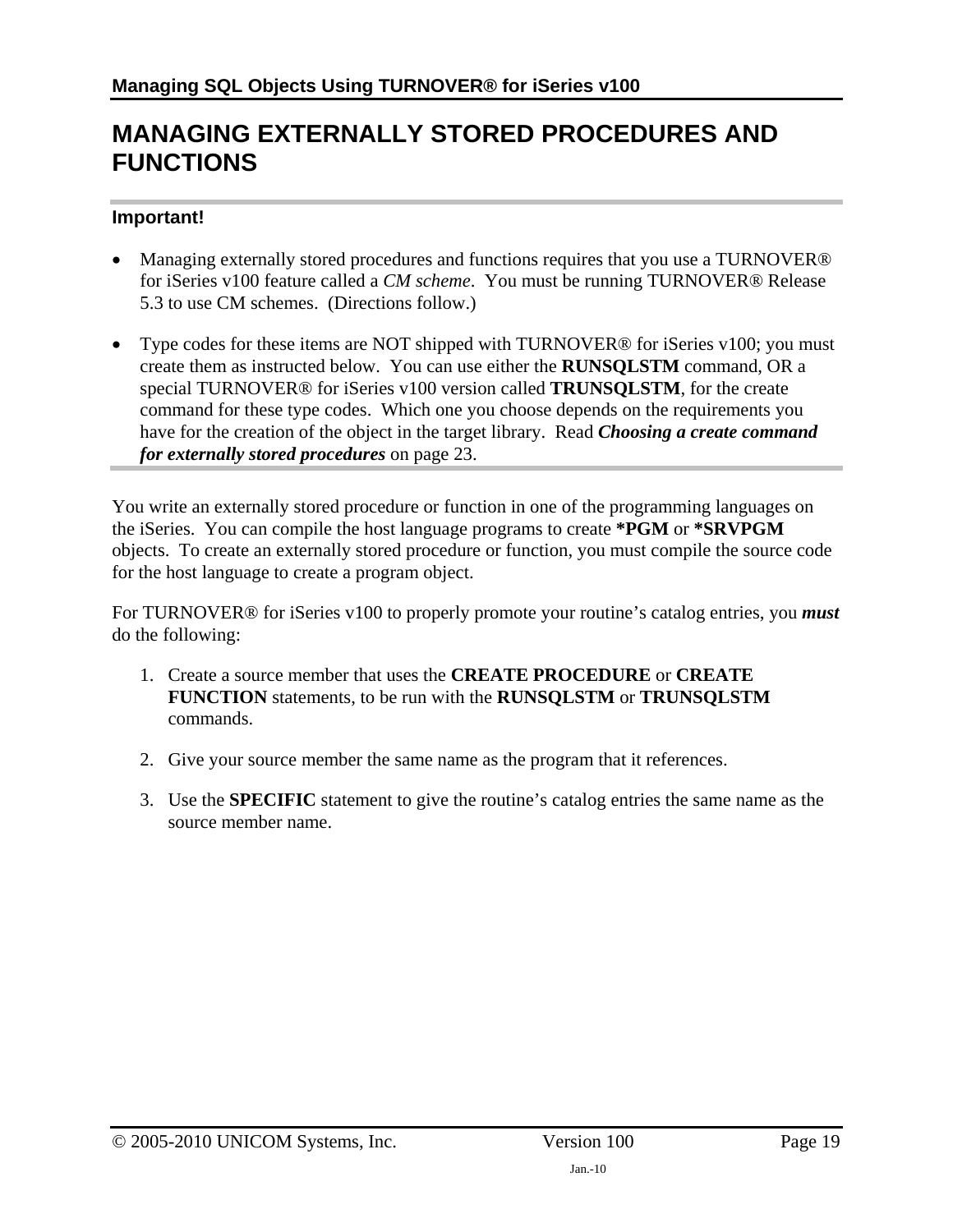### <span id="page-19-1"></span><span id="page-19-0"></span>**Type codes for external procedures and functions**

TURNOVER® for iSeries v100 manages externally stored procedures and functions using multiple type codes, as follows:

- One type code to manage the **\*PGM** or **\*SRVPGM** object.
- Another type code to manage creation of the catalog entries from a source member.

It is possible to change the logic of an externally stored procedure or function without having to change the catalog entry, as long as the parameters and object attributes don't change. Therefore, you may not have to promote the catalog entries each time you modify the program. However, if you make a change that requires the catalog entry to be re-created, be sure to check out and modify the **CREATE PROCEDURE** or **CREATE FUNCTION** source as well.

You can use any appropriate type code (such as RPGLE or SQLRPI) to manage the **\*PGM** object and the current processes that TURNOVER® for iSeries v100 uses will still be the same. To manage the catalog entries, you must use a TURNOVER® for iSeries v100 change management scheme. For information about managing catalog entries, see *[Managing catalog](#page-20-1)  [entries with a TURNOVER® for iSeries](#page-20-1)* v100 CM scheme on page [21](#page-20-1).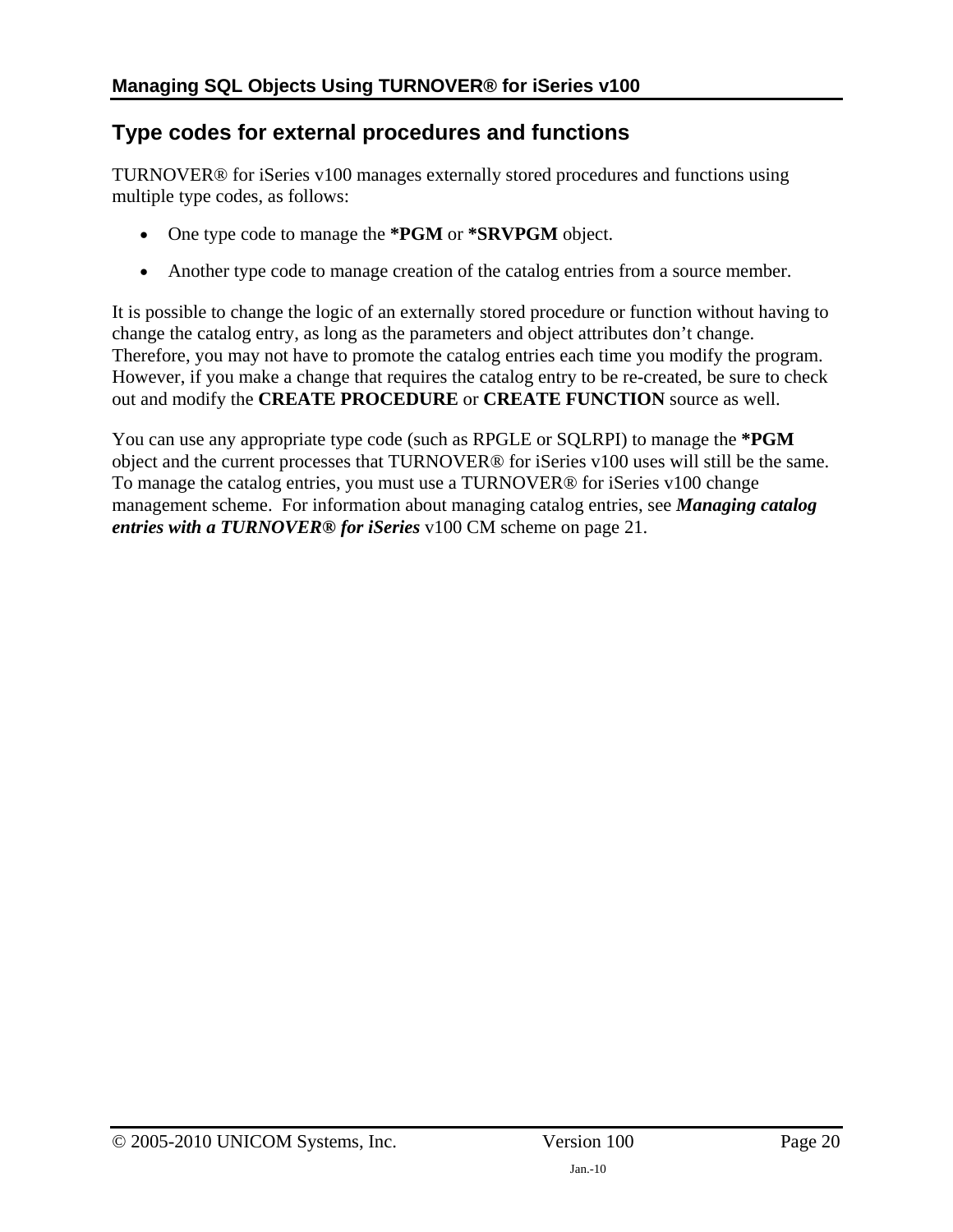### <span id="page-20-1"></span><span id="page-20-0"></span>**Managing catalog entries with a TURNOVER® for iSeries v100 CM scheme**

Using a TURNOVER® for iSeries v100 Change Management Scheme, you can precisely control what commands are used for iSeries functions such as **CHKOBJ**, **DLTOBJ**, **MOVOBJ**, and so on. TURNOVER® for iSeries v100 references these commands as it performs its work.

We have created a special scheme just for managing the catalog entries of externally stored procedures and functions. This scheme overrides certain methods to handle the catalog entries:

- The **\*CHKOBJ** method examines the catalog entries for a specified library to let you know if a catalog entry exists for the externally stored procedure or function.
- The **\*DLTOBJ** method issues the **DROP PROCEDURE** or **DROP FUNCTION** statement to remove the catalog entry for an externally stored procedure or function.
- The **\*MOVOBJ** method is used during archiving of existing catalog entries, during distribution, and during recovery processing, as follows:
	- o For archiving and distribution, this method ensures that you have source for the existing catalog entries. It does so by generating SQL DDL source from the existing catalog entries in the archive or distribution library. This provides a safeguard against promoting catalog entries that may have been created without source through iSeries navigator.
	- o For archiving, this method also drops the existing catalog entries to allow you to create new entries.
	- o For recovery processing, this method ensures that the catalog entries are recreated properly from archived source, or from source that may have been automatically generated for archive.
- The **\*RTVOBJD** method returns certain information about a catalog entry, such as the date and time that it was created, the description of the entry (from the **COMMENT** statement), and so forth.
- Methods **\*CHGOBJ**, **\*CHGOBJOWN**, **\*CRTDUPOBJ**, and **\*GRTOBJAUT** are set to **\*NONE** to perform no processing, the reason being that these methods perform tasks that are not relevant to catalog entries.

Your TURNOVER<sup>®</sup> for iSeries v100 installation may or may not already have this scheme defined. To see what CM schemes are already defined, run the **TWRKCMSCH** command from a TURNOVER® for iSeries v100 command line (there are no parameters). If you do not see the EXTPRC scheme, you must restore it using the instructions provided in *[Restoring the EXTPRC](#page-21-1)  [scheme](#page-21-1)*, [below](#page-21-1). If the scheme exists, you should at least verify that its configuration matches the requirements outlined in this document.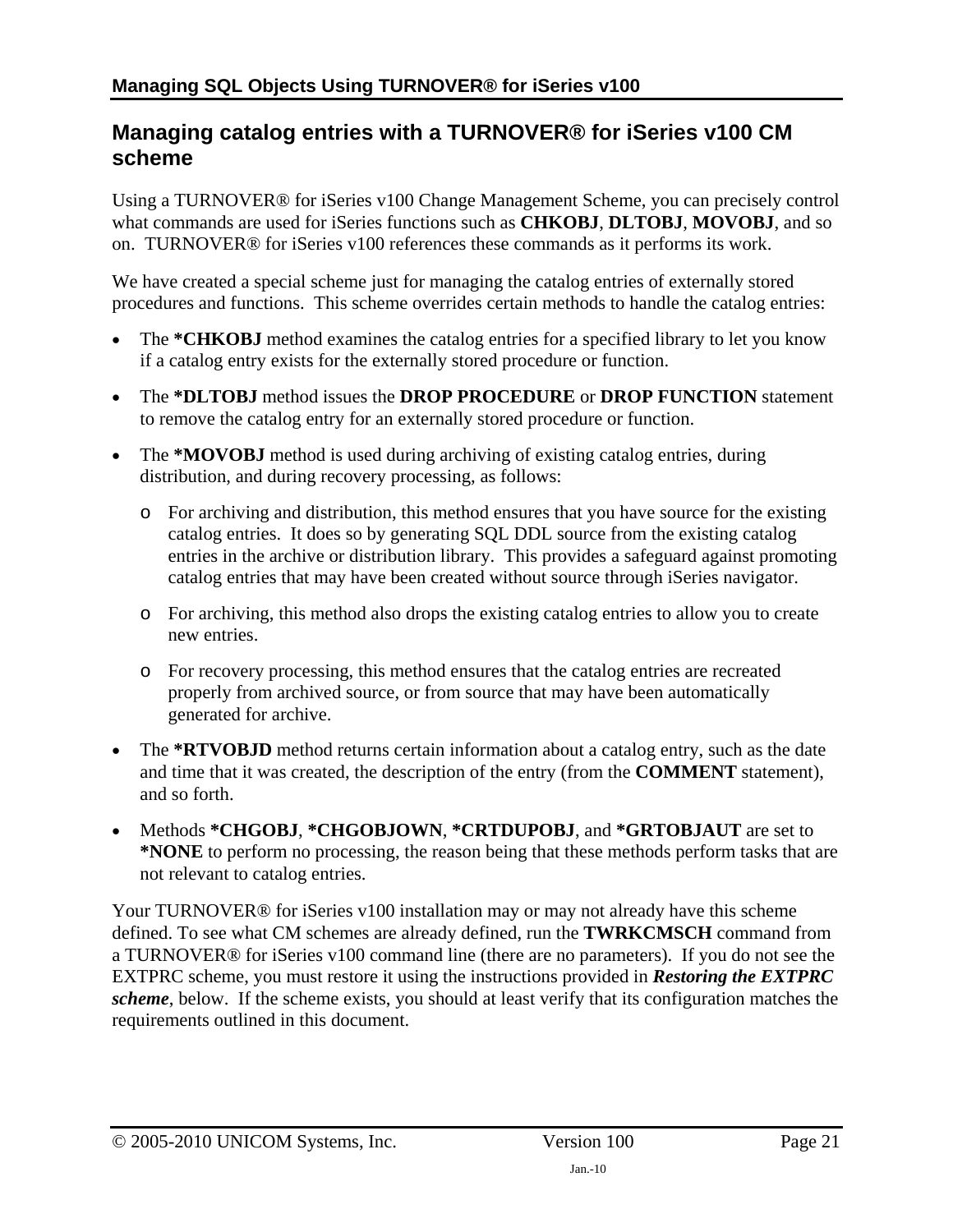#### <span id="page-21-0"></span>**Important!**

If your tape date precedes November 2004, then you must apply cumulative changes before you can use the support for external functions.

### <span id="page-21-1"></span>**Restoring the EXTPRC scheme**

To restore the EXTPRC scheme, perform the following steps:

- 1. Search for a save file named UTEXTPRC in one of the TURNOVER® for iSeries v100 libraries (it is shipped in SOFTTURN by default). If you cannot find it, contact Technical Support to receive this save file. The programs that support the methods of the scheme are already loaded in SOFTTURN and do not need to be restored.<sup>[1](#page-21-2)</sup>
- 2. From a TURNOVER® for iSeries v100 command line, run the following command to restore the scheme from the save file:

**TRSTCMSCH SAVF(SOFTTURN/UTEXTPRC) TOSCHEME(\*SAVSCHEME) REPLACE(\*NO) RSTPGMS(\*NO) PGMLIB(\*SCHEME) RSTRSRCLIB(\*NO) RSRCLIB(\*SAVLIB)** 

3. If you have loaded TURNOVER® for iSeries v100 into a library other than SOFTTURN, you must change where the scheme will look for the programs that run any methods specifying the default program and library names:

**TCHGCMSCH SCHEME(EXTPRC) DESC('External Stored Procedure Scheme') DFTPGM(***your\_lib\_name***/\*TURNOVER)** 

4. From a TURNOVER® for iSeries v100 command line, run the **TWRKCMSCH** command to verify your results.

 $\overline{a}$ 

<span id="page-21-2"></span><sup>&</sup>lt;sup>1</sup> Programs are included in TURNOVER® Release 5.3, with a tape date of June 2004.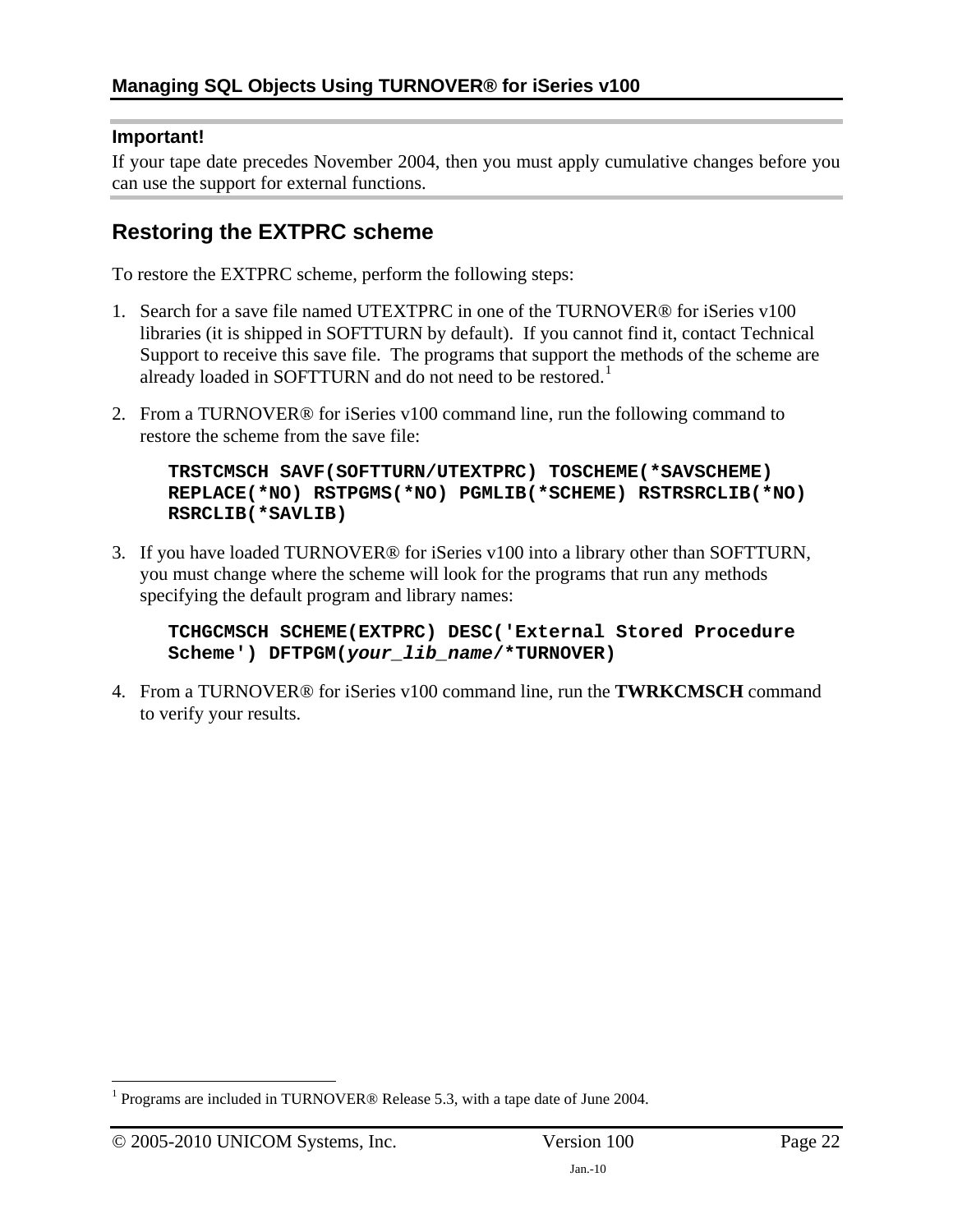## <span id="page-22-1"></span><span id="page-22-0"></span>**Creating the type codes**

**[Figure 10](#page-23-0), [Figure 11](#page-24-0)** and **[Figure 11](#page-24-0)** show how your externally stored procedures and functions type code should look. In particular, note the following settings:

- You should name the type code for external procedures EXTPRC, and the type code for external functions EXTFUN, but you can name the type code anything you like. If you plan to use an alternate type code, see *[TURNOVER® for iSeries v100 cross reference](#page-26-1)* on page [26](#page-26-3).
- The *CM scheme* points TURNOVER<sup>®</sup> for iSeries v100 to the proper scheme.
- The *Object type* for an externally stored procedure must be **\*EXTPRC** and externally stored functions must be \*EXTFUN.
- A "**Y**" value for *Data object* allows the application definition to "explode" data, which creates the catalog entries for multiple libraries during a single promotion (optional).
- A value of 800 for *Sequence* ensures that the form has already processed the externally stored procedure or function program, before the catalog entries are created.
- The *Create command* can be either the **RUNSQLSTM** command or the **TRUNSQLSTM** create command. (The next topic tells you how to choose one of these commands.)

### <span id="page-22-2"></span>**Choosing a create command for externally stored procedures and functions**

There are times when you need to use the **NAMING(\*SYS)** and **DFTRDBCOL(\*NONE)** parameter values in your **RUNSQLSTM** create command, so that the SQL runtime will use the library list to resolve object references.

However, when you don't specify a default database collection (that is, when **DFTRDBCOL** is set to **\*NONE**), TURNOVER® for iSeries v100 loses control of where SQL builds the objects that your script creates.

To resolve this issue, TURNOVER® for iSeries v100 uses its own version of the **RUNSQLSTM** command. It is called **TRUNSQLSTM**, and it has the same parameters as **RUNSQLSTM**, along with a few additions (specifically the added **CURLIB** parameter, which you need in this case. Another parameter called **RUNAS** is also important for other reasons; read about that in *[Controlling unauthorized database changes](#page-31-1)* on page [32](#page-31-1).)

When you specify the "&LI" substitution variable as the value for the **CURLIB** parameter, and combine this with the **NAMING(\*SYS)** and **DFTRDBCOL(\*NONE)** parameter values in your type code create command, TURNOVER® for iSeries v100 resolves the substitution variable from the application definition before submitting the command, allowing SQL to create the objects in a location where object references will resolve successfully.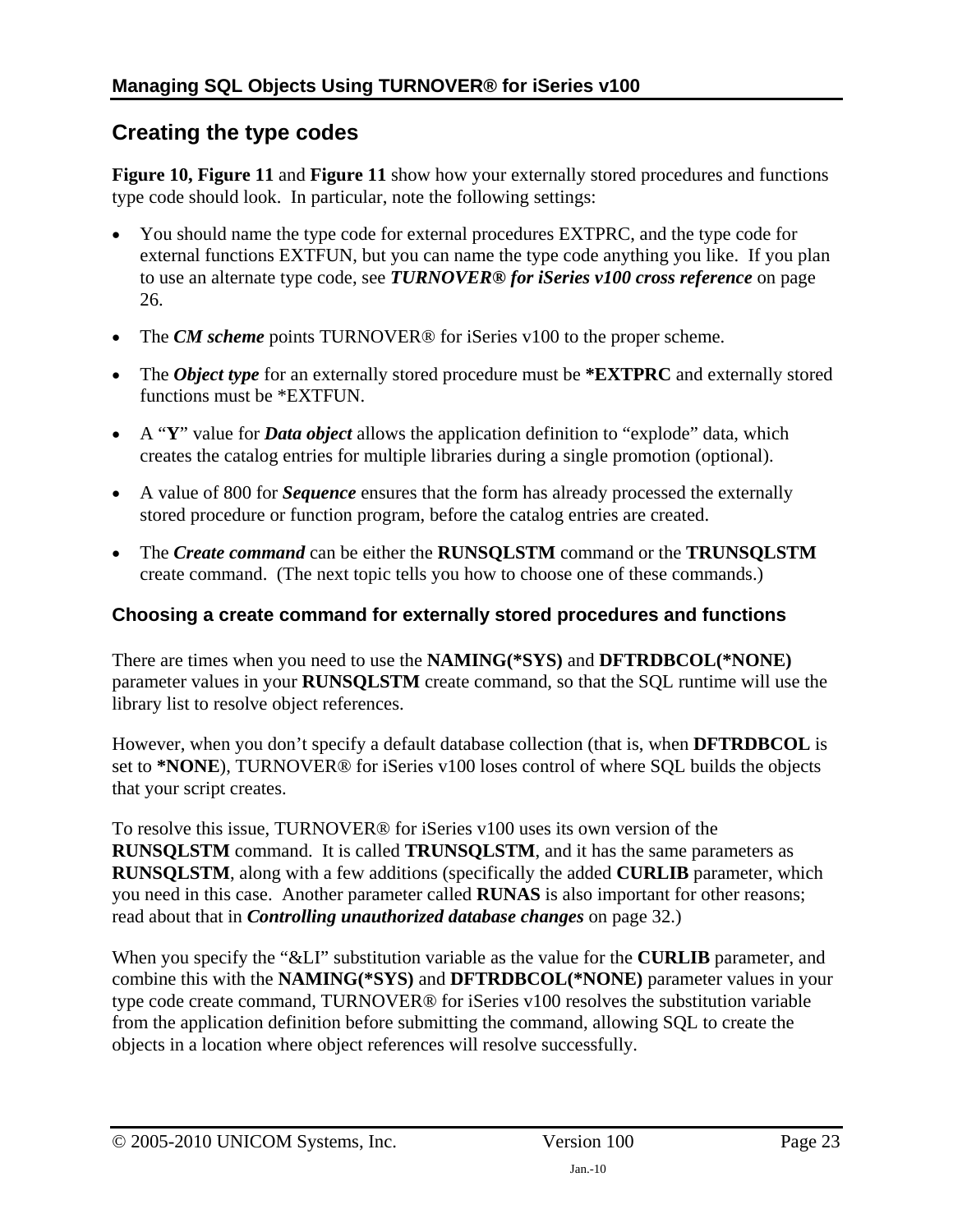Examples of type code definitions that use both **RUNSQLSTM** and **TRUNSQLSTM** follow (below and on the next page):

| 12/25/02<br>11:01:41                                                                                         | Change a Type Code<br>Your Company, Inc.<br>SYSNAME                                                                                                                                                    |
|--------------------------------------------------------------------------------------------------------------|--------------------------------------------------------------------------------------------------------------------------------------------------------------------------------------------------------|
| Type code EXTPRC<br>Object type *EXTPRC<br>Sequence $\ldots$ $\ldots$ 800<br>NAMING (*SOL) DFTRDBCOL ("&LI") | CM Scheme EXTPRC<br>Description External Stored Procedure Attribute SQL<br>Source file name OSOLSRC<br>Data object Y COPR<br>Create command RUNSQLSTM SRCFILE("&SL"/"&SF") SRCMBR("&SM") COMMIT(*NONE) |
|                                                                                                              | " $RRF" = Referrence$                                                                                                                                                                                  |
| "&OB" = Object name                                                                                          | "&TO" = Test object name                                                                                                                                                                               |
| "&LI" = Library name                                                                                         | "&TL" = Test object library name                                                                                                                                                                       |
| "&TY" = Type code                                                                                            | "&TR" = Target release                                                                                                                                                                                 |
| "&SM" = Source member name                                                                                   | "&FM" = From source member name                                                                                                                                                                        |
| "&SF" = Source file name                                                                                     | "&FF" = From source file name                                                                                                                                                                          |
| "&SL" = Source library name                                                                                  | "&FL" = From source library name                                                                                                                                                                       |
| "&U0" = Generation options                                                                                   | "&U1" = Product library (commands)                                                                                                                                                                     |
| "&U2" = ILE Debuqqinq View                                                                                   | "&U3" = ILE Optimization Level                                                                                                                                                                         |
| "&U4" = PMTFILE Message File                                                                                 | "&U5" = Sort Sequence                                                                                                                                                                                  |
| "&U6" = Unassigned                                                                                           | "&U7" = Activation Group                                                                                                                                                                               |
| "&U8" = LF Parent, Lib, Members                                                                              | "&U9" = Unassigned                                                                                                                                                                                     |
| F3=Exit F4=Prompt command F7=Select Applications F12=Cancel                                                  |                                                                                                                                                                                                        |

<span id="page-23-0"></span>**Figure 10: Type code for creating an externally stored procedure with RUNSQLSTM**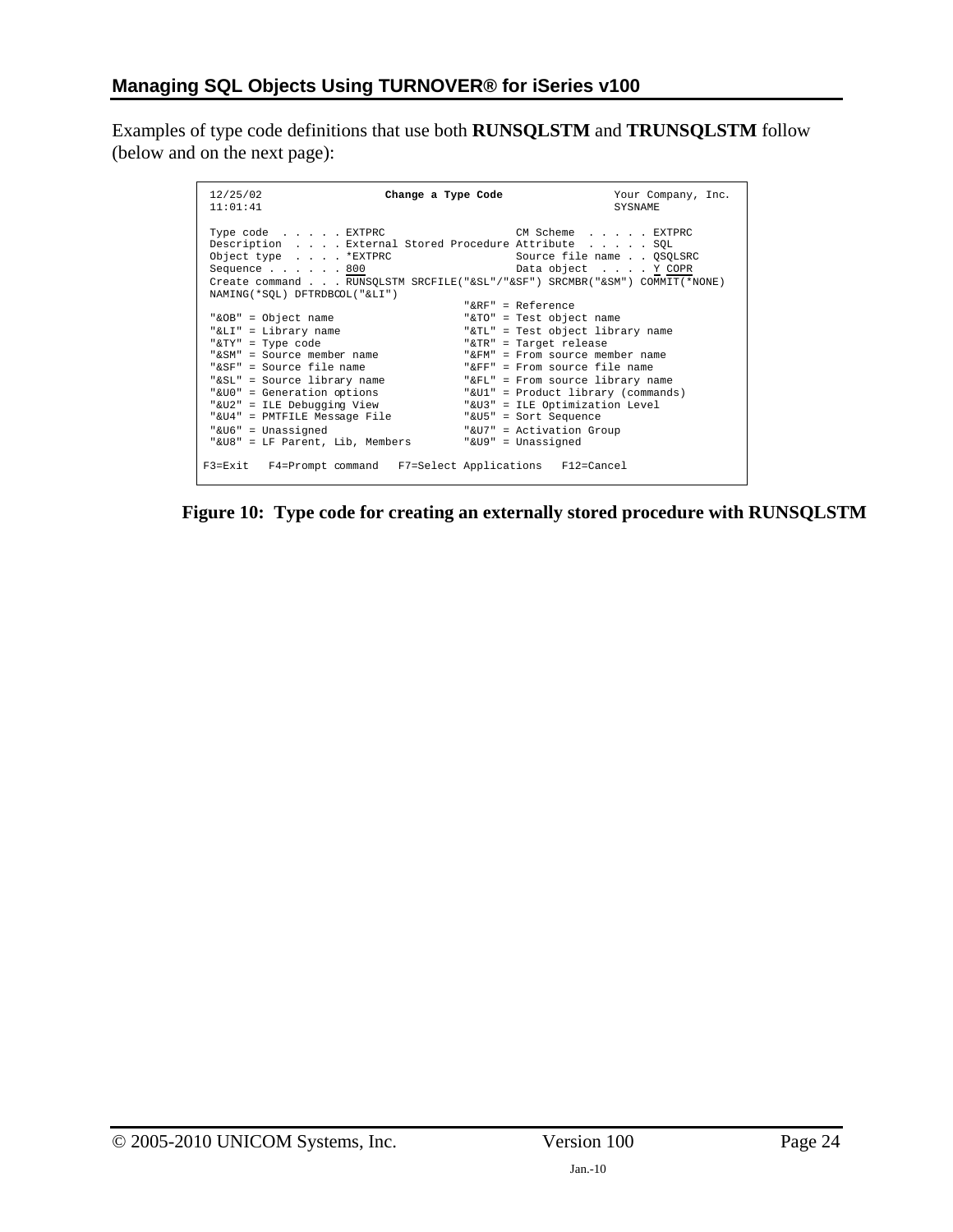| 12/25/02<br>Change a Type Code<br>11:01:41                                                                                                                                                                                                                               | Your Company, Inc.<br><b>SYSNAME</b>                               |  |
|--------------------------------------------------------------------------------------------------------------------------------------------------------------------------------------------------------------------------------------------------------------------------|--------------------------------------------------------------------|--|
| Type code EXTPRC<br>Description External Stored Procedure Attribute SQL<br>Object type *EXTPRC<br>Sequence $\ldots$ $\ldots$ 800<br>Create command SOFTTURNE/TRUNSOLSTM SRCFILE("&SL"/"&SF") SRCMBR("&SM") CO<br>MMIT(*NONE) NAMING(*SYS) DFTRDBCOL(*NONE) CURLIB("&LI") | CM Scheme EXTPRC<br>Source file name OSOLSRC<br>Data object Y COPR |  |
|                                                                                                                                                                                                                                                                          | " $R$ R $F$ " = Reference                                          |  |
| "&OB" = Object name                                                                                                                                                                                                                                                      | "&TO" = Test object name                                           |  |
| "&LI" = Library name                                                                                                                                                                                                                                                     | "&TL" = Test object library name                                   |  |
| "&TY" = Type code                                                                                                                                                                                                                                                        | "&TR" = Target release                                             |  |
| "&SM" = Source member name                                                                                                                                                                                                                                               | "&FM" = From source member name                                    |  |
| "&SF" = Source file name                                                                                                                                                                                                                                                 | "&FF" = From source file name                                      |  |
| "&SL" = Source library name "&FL" = From source library name                                                                                                                                                                                                             |                                                                    |  |
| "&U0" = Generation options "&U1" = Product library (commands)                                                                                                                                                                                                            |                                                                    |  |
| "&U2" = ILE Debugging View                                                                                                                                                                                                                                               | "&U3" = ILE Optimization Level                                     |  |
| "&U4" = PMTFILE Message File                                                                                                                                                                                                                                             | "&U5" = Sort Sequence                                              |  |
| "&U6" = Unassigned                                                                                                                                                                                                                                                       | "&U7" = Activation Group                                           |  |
| "&U8" = LF Parent, Lib, Members                                                                                                                                                                                                                                          | "&U9" = Unassigned                                                 |  |
| F3=Exit F4=Prompt command F7=Select Applications F12=Cancel                                                                                                                                                                                                              |                                                                    |  |

<span id="page-24-0"></span>**Figure 11: Type code for creating an externally stored procedure with TRUNSQLSTM** 

| 12/25/02<br>Change a Type Code<br>11:01:41                                                                                                               | Your Company, Inc.<br><b>SYSNAME</b>                                                                                                            |
|----------------------------------------------------------------------------------------------------------------------------------------------------------|-------------------------------------------------------------------------------------------------------------------------------------------------|
| Type code EXTFUN<br>Description External Function Mattribute EXTFUN<br>Object type *EXTFUN<br>Sequence 800<br>MMIT(*NONE) DFTRDBCOL(*NONE) CURLIB("&LI") | CM Scheme EXTPRC<br>Source file name QSQLSRC<br>Data object Y COPR<br>Create command SOFTTURNE/TRUNSQLSTM SRCFILE("&SL"/"&SF") SRCMBR("&SM") CO |
|                                                                                                                                                          | " $RRF" = Referrence$                                                                                                                           |
| "&OB" = Object name                                                                                                                                      | "&TO" = Test object name                                                                                                                        |
| "&LI" = Library name                                                                                                                                     | "&TL" = Test object library name                                                                                                                |
| "&TY" = Type code                                                                                                                                        | "&TR" = Target release                                                                                                                          |
| "&SM" = Source member name                                                                                                                               | "&FM" = From source member name                                                                                                                 |
| "&SF" = Source file name                                                                                                                                 | "&FF" = From source file name                                                                                                                   |
| "&SL" = Source library name "&FL" = From source library name                                                                                             |                                                                                                                                                 |
| "&U0" = Generation options                                                                                                                               | "&Ul" = Product library (commands)                                                                                                              |
| "&U2" = ILE Debugging View                                                                                                                               | "&U3" = ILE Optimization Level                                                                                                                  |
| "&U4" = PMTFILE Message File                                                                                                                             | "&U5" = Sort Sequence                                                                                                                           |
| "&U6" = Unassigned                                                                                                                                       | "&U7" = Activation Group                                                                                                                        |
| "&U8" = LF Parent, Lib, Members                                                                                                                          | "&U9" = Unassigned                                                                                                                              |
|                                                                                                                                                          |                                                                                                                                                 |
| F3=Exit F4=Prompt command F7=Select Applications F12=Cancel                                                                                              |                                                                                                                                                 |

**Figure 12: Type code for creating an external function with TRUNSQLSTM**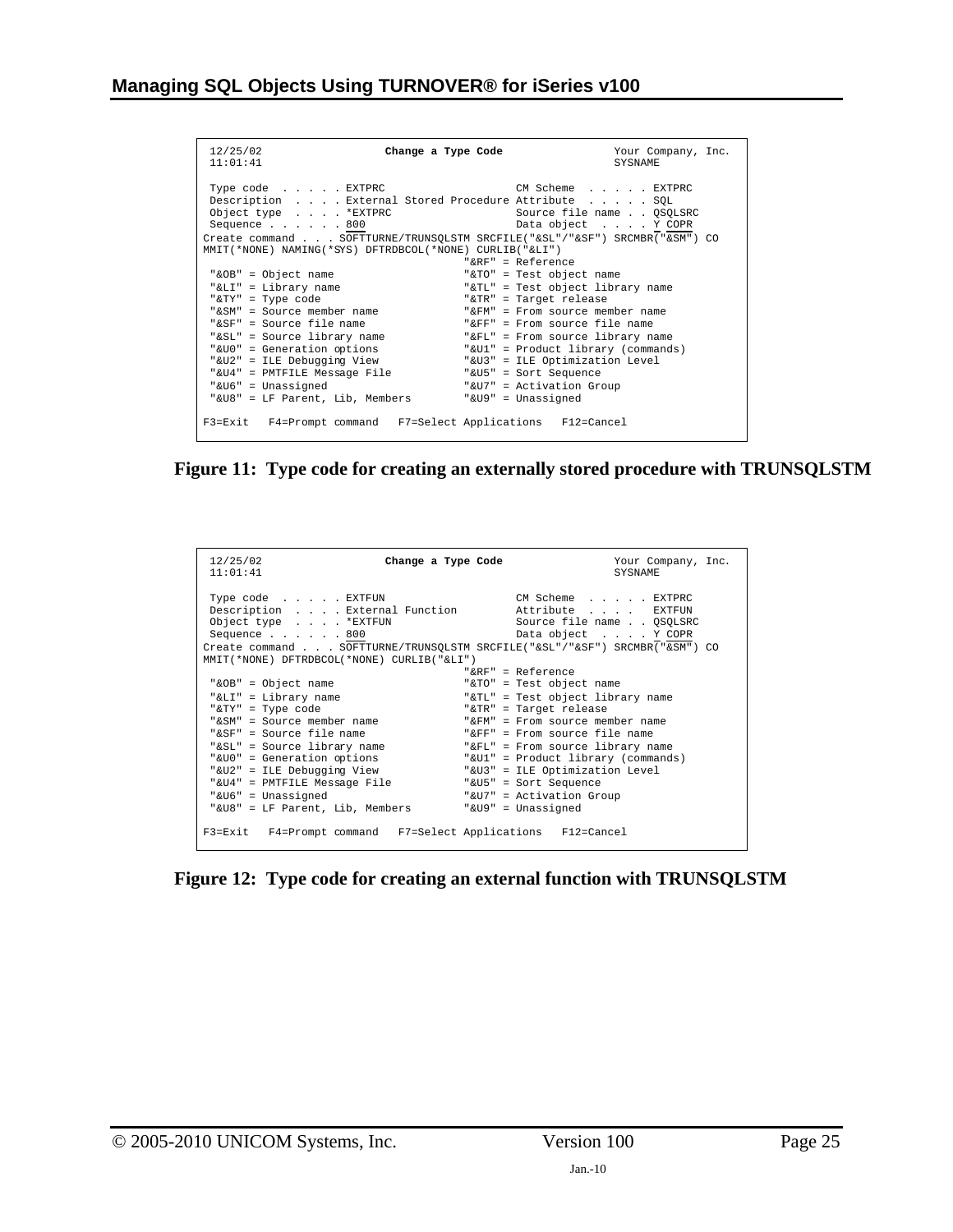### <span id="page-25-1"></span><span id="page-25-0"></span>**Service program libraries**

When using a service program (\*SRVPGM) as the external procedure or function, the service program library name must be hard coded. (This is an IBM limitation.) This makes promotion of procedures and functions that use these a bit more difficult as normal TURNOVER® for iSeries v100 processing will not modify your source code. To handle this situation, the **TRUNSQLSTM** command has been enhanced to have the additional parameter Replace Library in Source (RPLLIB).

Using the RPLLIB parameter on the **TRUNSQLSTM** command and the place holder &LIBRARY in your source code causes the TRUNSQLSTM process to copy your source code into a source file in QTEMP, and then the source in QTEMP is modified to replace the &LIBRARY with the actual library name.

For example, your source code may contain this:

… EXTERNAL NAME '&LIBRARY/OURSRVPGM(PROCEDURE01)' …

When the **TRUNSQLSTM** command is run, the source is copied to QTEMP and any occurrence of '&LIBRARY' is replaced with the actual library name before the statements are executed.

You would then define the RPLLIB parameter in your global type code definition, using the appropriate substitution variable as shown in the next screen print:

| 12/25/02<br>TurnOver Change a Type Code<br>11:01:41                                                                                                                                                                                                                  |                                        | Your Company, Inc.<br><b>SYSNAME</b> |
|----------------------------------------------------------------------------------------------------------------------------------------------------------------------------------------------------------------------------------------------------------------------|----------------------------------------|--------------------------------------|
| Type code EXTPRC<br>Description External Stored Procedure Attribute SQL<br>Object type *EXTPRC<br>Sequence 800<br>Create command SOFTTURNE/TRUNSQLSTM SRCFILE("&SL"/"&SF") SRCMBR("&SM") CO<br>MMIT(*NONE) NAMING(*SYS) DFTRDBCOL(*NONE) CURLIB("&LI") RPLLIB("&LI") | CM Scheme EXTPRC<br>Data object Y COPR | Source file name QSQLSRC             |
|                                                                                                                                                                                                                                                                      | " $R$ R $F$ " = Reference              |                                      |
| "&OB" = Object name                                                                                                                                                                                                                                                  | "&TO" = Test object name               |                                      |
| "&LI" = Library name                                                                                                                                                                                                                                                 | "&TL" = Test object library name       |                                      |
| "&TY" = Type code                                                                                                                                                                                                                                                    | "&TR" = Target release                 |                                      |
| "&SM" = Source member name                                                                                                                                                                                                                                           | "&FM" = From source member name        |                                      |
| "&SF" = Source file name                                                                                                                                                                                                                                             | "&FF" = From source file name          |                                      |
| "&SL" = Source library name                                                                                                                                                                                                                                          | "&FL" = From source library name       |                                      |
| "&UO" = Generation options                                                                                                                                                                                                                                           | "&U1" = Product library (commands)     |                                      |
| "&U2" = ILE Debugging View                                                                                                                                                                                                                                           | "&U3" = ILE Optimization Level         |                                      |
| "&U4" = PMTFILE Message File                                                                                                                                                                                                                                         | "&U5" = Sort Sequence                  |                                      |
| "&U6" = Unassigned                                                                                                                                                                                                                                                   | "&U7" = Activation Group               |                                      |
| "&U8" = LF Parent, Lib, Members                                                                                                                                                                                                                                      | "&U9" = Unassigned                     |                                      |
| F3=Exit F4=Prompt command F7=Select Applications F12=Cancel                                                                                                                                                                                                          |                                        |                                      |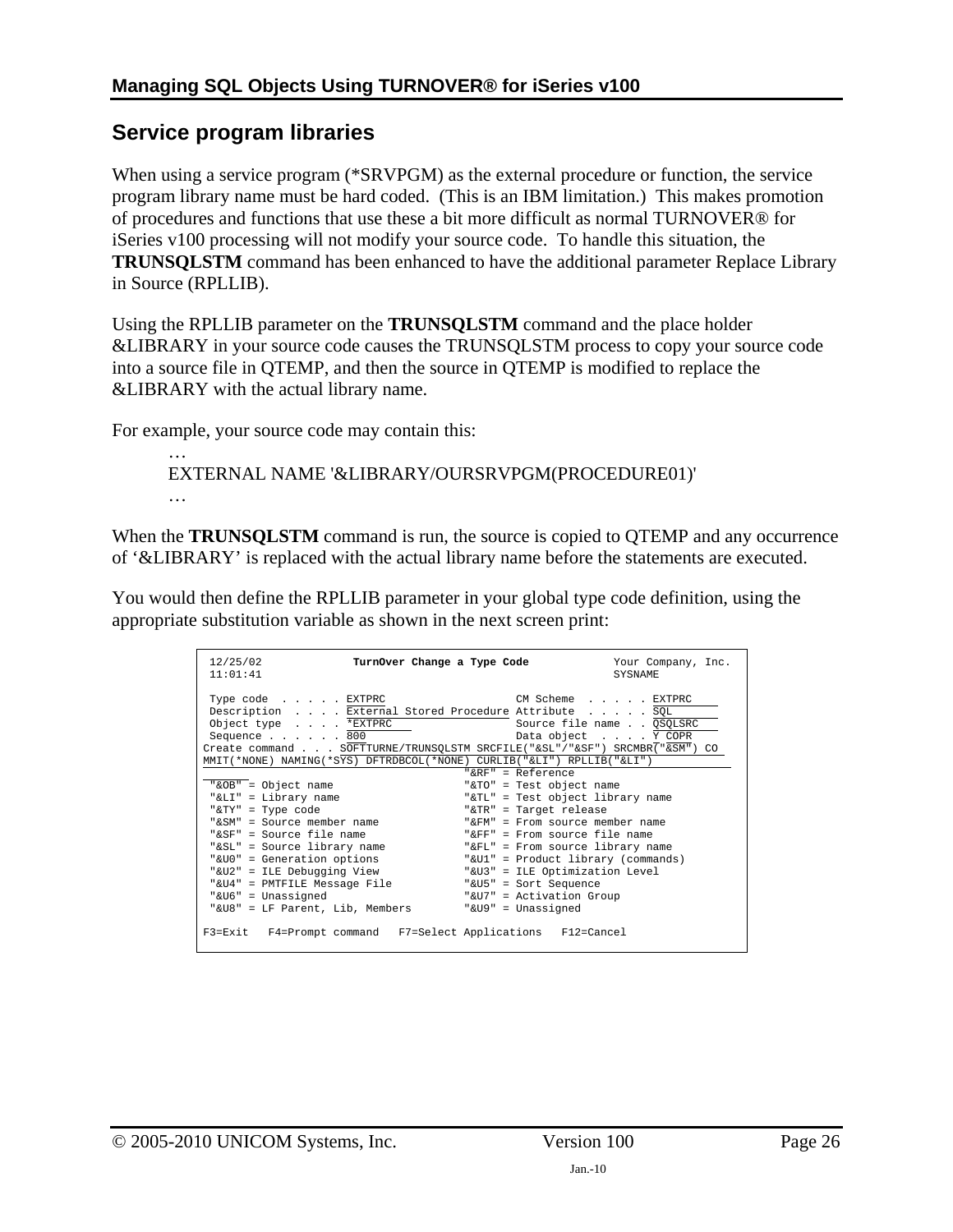### <span id="page-26-3"></span><span id="page-26-1"></span><span id="page-26-0"></span>**TURNOVER® for iSeries v100 cross reference**

When you use TURNOVER<sup>®</sup> for iSeries v100 to promote a program that has been defined as an externally stored procedure or function, as shown in this document, TURNOVER® for iSeries v100 adds records to the TURNOVER® for iSeries v100 cross-reference table showing the program as being used by the catalog entry. **WRKOBJREF**, or option **15** from the worklist, will show the catalog entry as a PGM-CALL from the program. Although we recommend the type code EXTPRC with an object type of \*EXTPRC for procedures and type code EXTFUN with an object type of \*EXTFUN for functions, you can use a different type code, as long as the global type code is defined with the object type \*EXTPRC or \*EXTFUN.

## <span id="page-26-2"></span>**Things to remember**

Things that you should keep in mind while managing externally stored procedures or functions are the following:

- Create the global type code as defined in this document. Assign the type code to all the necessary applications and configure it to use method **CSCO** (**Copy Source**, **Compile Object**).
- If you distribute, make sure the applications are setup to distribute source for the type codes EXTPRC and EXTFUN. Also, ensure that the remote machines have the type codes defined globally with the EXTPRC scheme, and that the type codes have been assigned to the correct levels of the remote application. The remote application should also use method **CSCO** for promotion.
- Any type code that you create to manage procedures or functions must have the global object type for those type codes set to \*EXTPRC or \*EXTFUN.
- Use a source member to define the **CREATE PROCEDURE** or **CREATE FUNCTION**  statements, and make use of the **SPECIFIC** statement. The source member name and the **SPECIFIC** name should match. Do not use library names as qualifiers in this source – the **TRUNSQLSTM** command will set up the **\*CURLIB** correctly. If you do need to use library names as qualifiers (as is the case with \*SRVPGMs), make use of the RPLLIB parameter on the TRUNSQLSTM command and use &LIBRARY instead of the actual library name.
- Promotion will archive existing source. If the existing catalog entry does not have source, it will be generated in the archive library into a file called QARCHIVSQL.
- TURNOVER® for iSeries v100 cross-reference table entries for the **\*EXTPRC** and **\*EXTFUN** objects come from the **\*PGM** object. Promotion of just the **\*EXTPRC** or **\*EXTFUN** object will not update the cross-reference table entries. You must promote (or run the cross-reference) for the **\*PGM** to see the references. TURNOVER® for iSeries v100 does not provide cross-reference table entries for **\*EXTPRC** or **\*EXTFUN** objects that use \*SRVPGMs.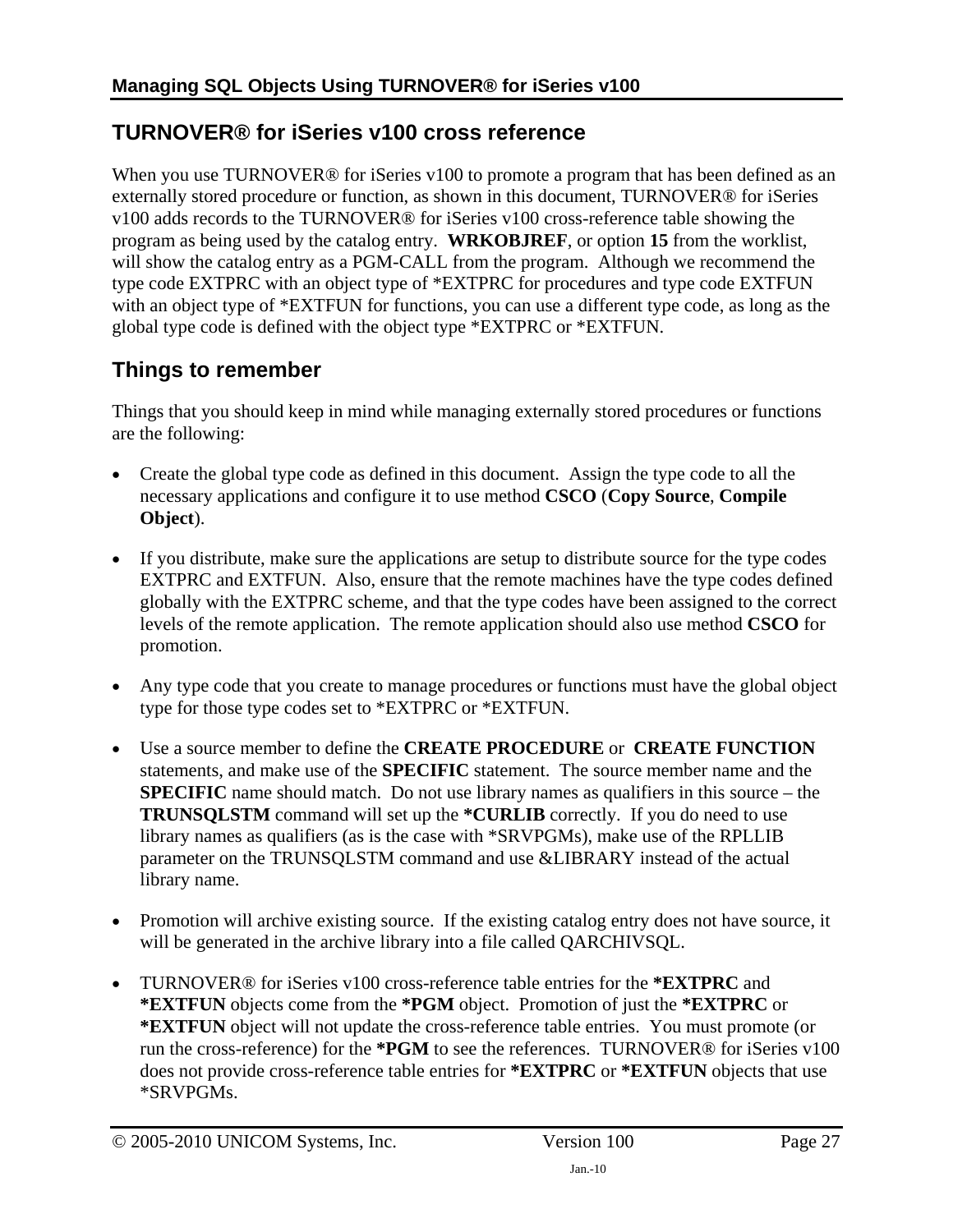# <span id="page-27-1"></span><span id="page-27-0"></span>**MANAGING MATERIALIZED QUERY TABLES**

Materialized query table (MQTs) provide another method of improving performance of your queries. An MQT is a table that contains the results of a previously run query, along with the query's definition. It provides a mechanism for improving the response time of complex SQL queries. While it can be thought of as a summary table, what sets an MQT apart from a regular summary table is the fact that the SQE optimizer is aware of it and its relationship to the query and base tables that were specified when it was created and populated. This means that the optimizer considers using the MQT in the access plan of subsequent similar queries if it determines that it is appropriate to do so. Because the MQT is already created, populated, joined, aggregated, and sorted, this can result in significant performance improvements for complex queries.

It is important to understand that an MQT is a table (a physical file with an object type of \*FILE and an attribute of PF) that resides in a library (schema) in the System i environment.

While their potential performance efficiencies are appealing for DBAs, query developers, and report users, MQTs have several attributes and limitations that must be understood prior to implementation. Probably most important, you must know that MQTs are not automatically maintained. This means that as the base tables used to populate the MQT change, the data in the MQT does not also change.

The functionality of an MQT is similar to the role of an index. Both objects provide a path to the data that the user is normally unaware of. Unlike an index, a user might directly query the MQT just like a table or view.

Additional information concerning Materialized Query Tables can be found in the IBM Redbook manual titled; *"Getting Started with DB2 Web Query for System i* - SG247214" and the IBM white paper; *"Creating and using materialized query tables (MQT) in IBM DB2 for i5/OS Version 2"*.

Based on the above information our recommendations for handling **Materialized Query Tables** within TURNOVER® for iSeries v100 is to setup a global type code named **LFMQT** (similar to LFVIEW). In doing so, it will eliminate the adding of a COPR form line each time the form is edited or run. Prior to the September 2009 release of TURNOVER® for iSeries v100, using the "LF" prefixed in the type code created a Warning during the form run processing when TURNOVER® for iSeries v100 attempted to change the logical file because it was assuming it was a physical file. This condition was corrected with that, and subsequent releases of TURNOVER®.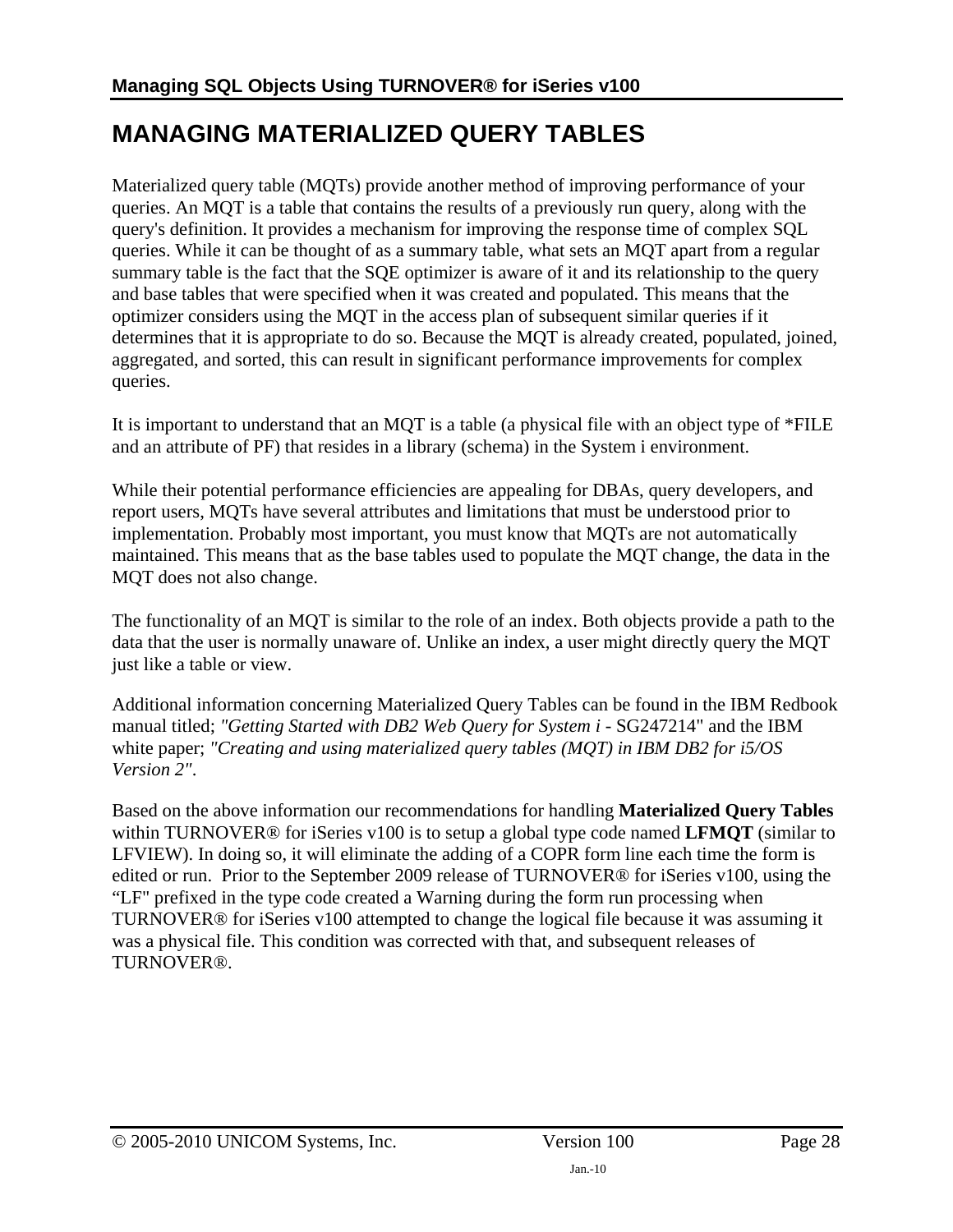# <span id="page-28-0"></span>**MANAGING PROGRAMS THAT REQUIRE SQL PACKAGES**

If your company uses SQL packages, then you will encounter a situation where program objects that you are promoting need to have SQL packages created or re-created.

There are two ways to handle this situation: post-run commands, or an exit program.

### <span id="page-28-1"></span>**Post-run command method**

When a \*PGM on your form needs to have an SQL package created or re-created during the form run, you can link a post-run command to the form line for your program that executes the CRTSQLPKG command appropriately. Once you have done this with your program, TURNOVER® for iSeries v100 will thereafter prompt for the correct post-run command any time it encounters that object on a subsequent form.

## <span id="page-28-2"></span>**Exit program method**

You can write an exit program to use with one of TURNOVER® for iSeries v100's form processing exit points (for example, Exit 20). Your exit program could sift through your form, identify lines eligible for CRTSQLPKG processing, and issue the command for each eligible line. This technique is best employed in situations where more automation is desired.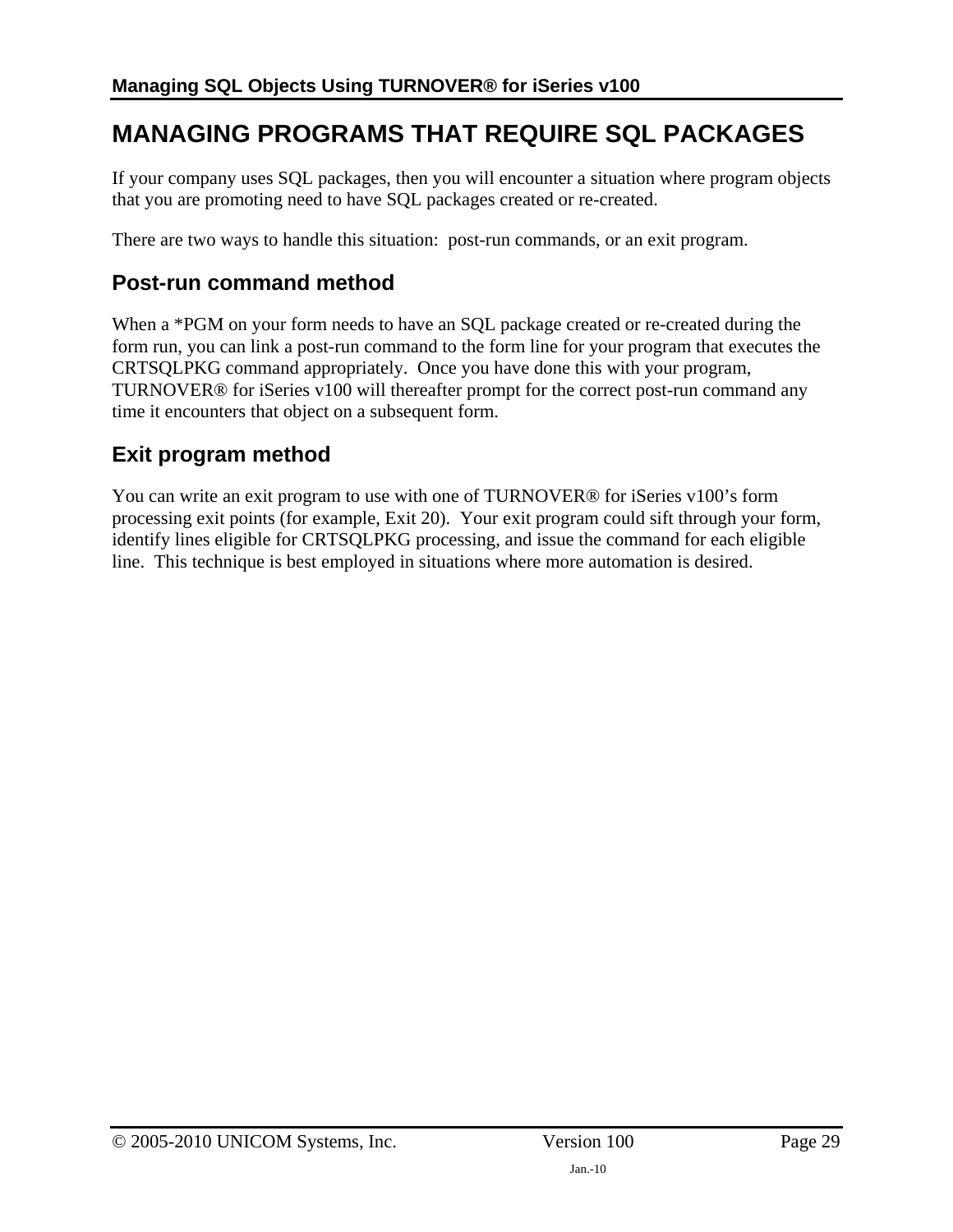# <span id="page-29-1"></span><span id="page-29-0"></span>**EXECUTING AD-HOC SQL STATEMENTS**

There will be times when you need to execute an SQL statement to make a change, but there is no "object movement" associated with this change. For example, you might want to use the **ALTER TABLE** statement to add a new constraint, or change the column headings of a table.

To execute these ad hoc SQL statements, use the SQLSTM type code that is shipped with TURNOVER® (as of Release 5.2):

| 12/25/02<br>11:01:41                                                                                                                                                                                                                                                                                           | Your Company, Inc.<br>TurnOver Change a Type Code<br><b>SYSNAME</b>                                                                                                                                                                                                                                                                                                                       |
|----------------------------------------------------------------------------------------------------------------------------------------------------------------------------------------------------------------------------------------------------------------------------------------------------------------|-------------------------------------------------------------------------------------------------------------------------------------------------------------------------------------------------------------------------------------------------------------------------------------------------------------------------------------------------------------------------------------------|
| Type code SQLSTM<br>Description SQL Statements<br>Object type *SQLSTM<br>Sequence $\ldots$ $\ldots$ 800<br>NAMING (*SOL) DFTRDBCOL ("&LI")                                                                                                                                                                     | CM Scheme * TURNOVER<br>Attribute SQL<br>Source file name QSQLSRC<br>Data object Y<br>Create command RUNSQLSTM SRCFILE("&SL"/"&SF") SRCMBR("&SM") COMMIT(*NONE)                                                                                                                                                                                                                           |
| "&OB" = Object name<br>"&LI" = Library name<br>"&TY" = Type code<br>"&SM" = Source member name<br>"&SF" = Source file name<br>"&SL" = Source library name<br>"&UO" = Generation options<br>"&U2" = ILE Debugging View<br>"&U4" = PMTFILE Message File<br>"&U6" = Unassigned<br>"&U8" = LF Parent, Lib, Members | " $R$ R $F$ " = Reference<br>"&TO" = Test object name<br>"&TL" = Test object library name<br>"&TR" = Target release<br>" $\&$ FM" = From source member name<br>" $F$ $F$ " = From source file name<br>"&FL" = From source library name<br>"&Ul" = Product library (commands)<br>"&U3" = ILE Optimization Level<br>"&U5" = Sort Sequence<br>"&U7" = Activation Group<br>"&U9" = Unassigned |
| F3=Exit F4=Prompt command F7=Select Applications F12=Cancel                                                                                                                                                                                                                                                    |                                                                                                                                                                                                                                                                                                                                                                                           |

**Figure 13: Example of the type code for Ad-Hoc SQL statements** 

Remember that any source member containing such an ad-hoc SQL statement will by default be executed as written, at *every* application level and on *every* machine where this form will run. If you do not want this statement to run multiple times on the same machine, or if you only want this statement to run on certain machines, you must manually handle those scenarios by editing the form before it runs to remove that line, or by not running the form or not distributing it to the remote.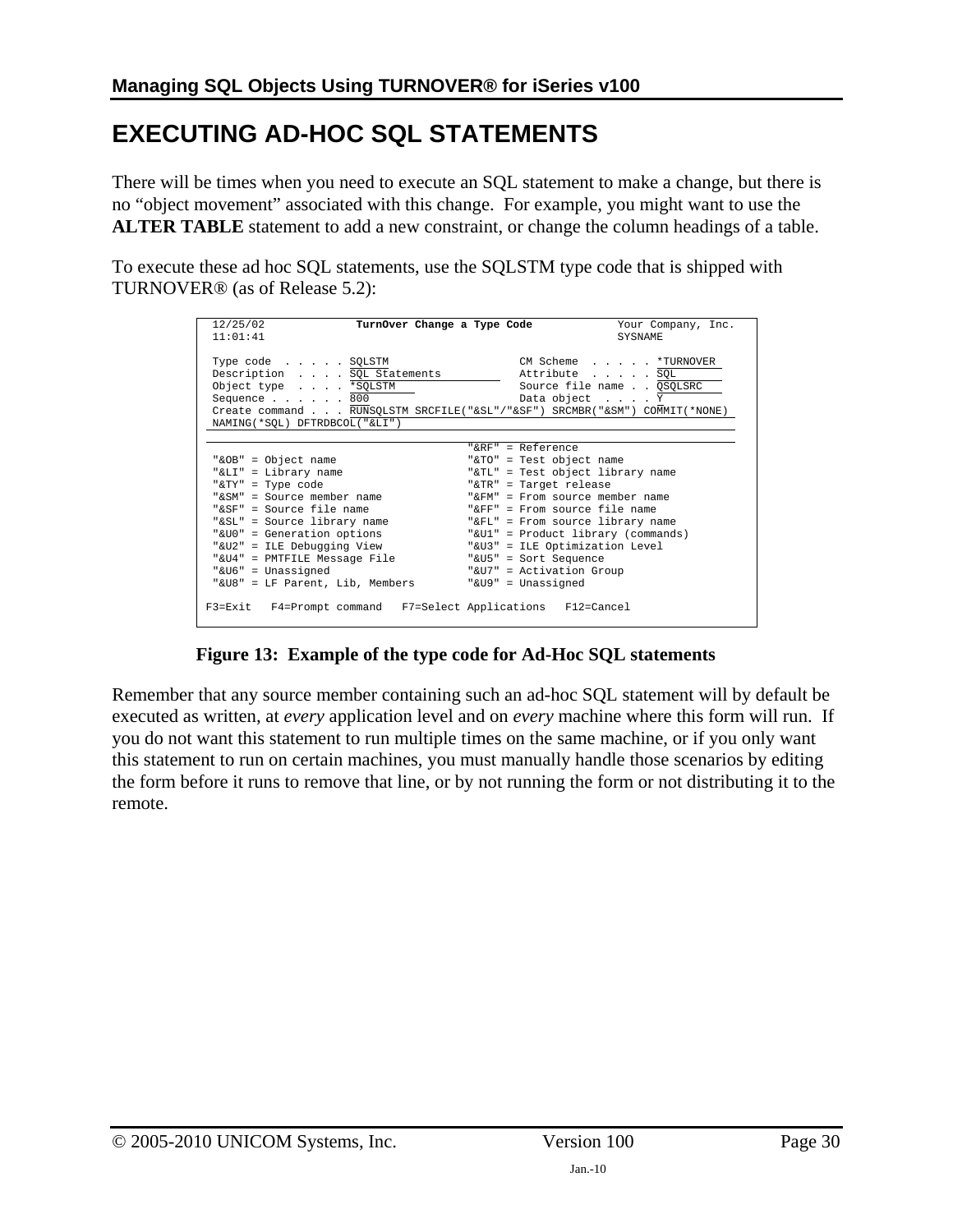Now do the following:

- Use **F6** on the worklist to add a new item. Fill in the new item's name and description; the type code will be SQLSTM.
- Check the item out to reserve its name and to allow promotion.
- In your development environment, type the SQL source code into the member.
- **Be careful about using option 36**; it will execute the SQL source. (Remember that for SQL objects, this is not a compile; it is actually executing the SQL source using the **RUNSQLSTM** command.)
- Build and run your form.

#### **Notes:**

- 1. If your application distributes and you want this SQL source code to execute on your remotes as well, you must define this type code to distribute the source member and use a promotion method of CSCO on the remote computer. This also means, of course, that the SQL licensed programs must be installed on the remote machines.
- 2. The sequence number of "800" means that this statement is one of the last items that is processed by this form. This helps ensure that other items that might be referenced by this ad-hoc SQL statement, such as tables, are already in place.
- 3. Realize that this promotion might be performing any number of a variety of activities by executing the SQL statements in the source file. TURNOVER® for iSeries v100 has no way of knowing what these statements are doing, so there is no way to "undo" the effects of processing the statement(s) TURNOVER® for iSeries v100 executes using this technique.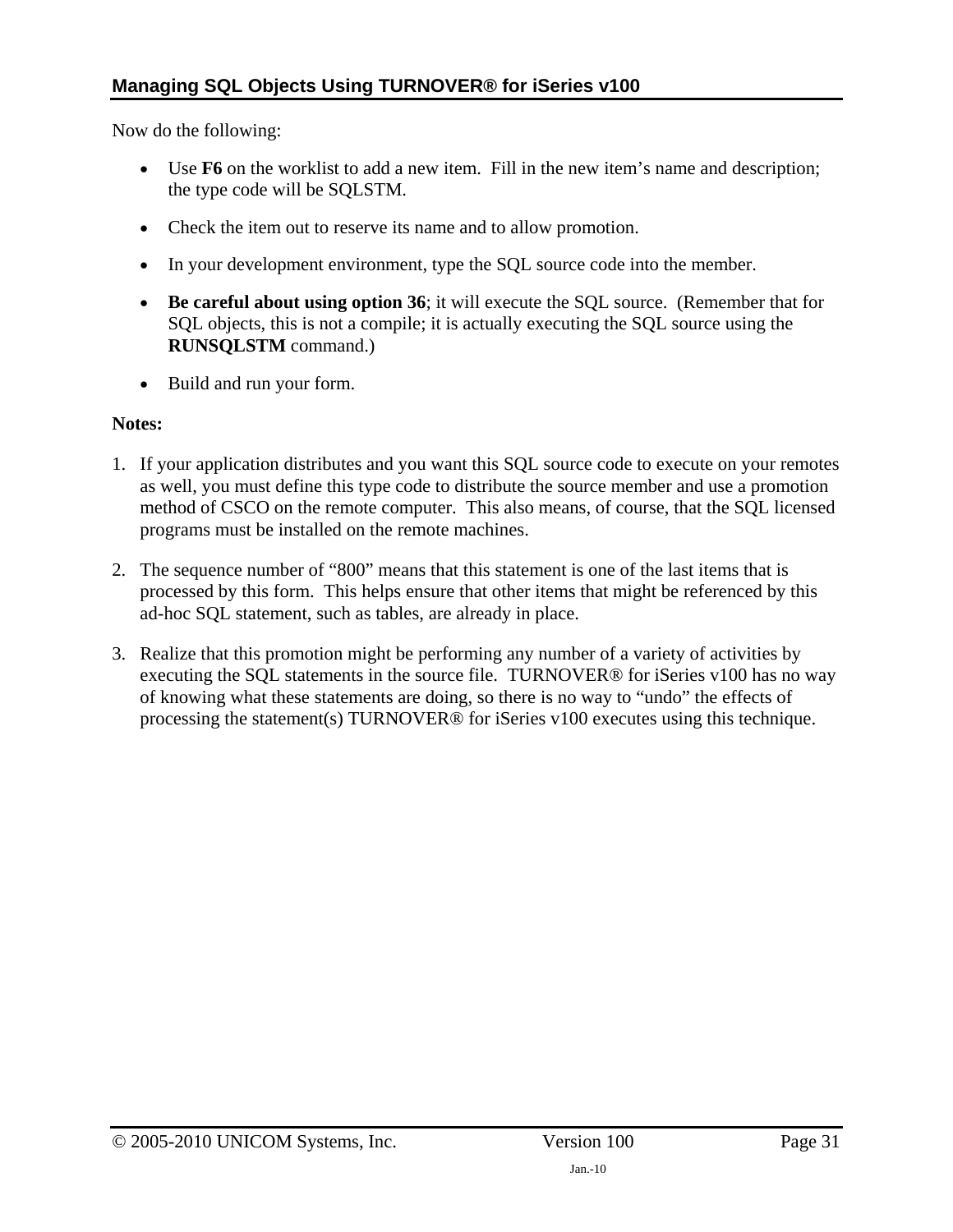### <span id="page-31-1"></span><span id="page-31-0"></span>**Controlling unauthorized database changes**

A TURNOVER® for iSeries v100 command called **TRUNSQLSTM** allows you to control the user profile under which people can run ad hoc SQL statements. This command contains the basic important parameters of the **RUNSQLSTM** command, but adds some additional parameters and logic to it, to help ensure database integrity. To use this command, specify it in a TURNOVER® for iSeries v100 type code, like this:

| 10/06/03                                                                                                              | Change a Type Code | YOUR COMPANY INC.                            |  |
|-----------------------------------------------------------------------------------------------------------------------|--------------------|----------------------------------------------|--|
|                                                                                                                       |                    |                                              |  |
| 14:07:26                                                                                                              |                    | <b>YOURSYS</b>                               |  |
|                                                                                                                       |                    |                                              |  |
| Type code SQLSTT                                                                                                      |                    | CM scheme *TURNOVER                          |  |
| Description SQLSTM- TRUNSQLSTM                                                                                        |                    | Attribute SQL                                |  |
| Object type *SQLSTM                                                                                                   |                    | Source file name QSQLSRC                     |  |
| Sequence $\ldots$ $\ldots$ 800                                                                                        |                    | Data object Y *DEFAULT                       |  |
|                                                                                                                       |                    |                                              |  |
| Create command SOFTTURNE/TRUNSOLSTM SRCFILE("&SL"/"&SF") SRCMBR("&SM")<br>COMMIT(*NONE) DFTRDBCOL("&LI") RUNAS("&U9") |                    |                                              |  |
|                                                                                                                       |                    |                                              |  |
|                                                                                                                       |                    |                                              |  |
|                                                                                                                       |                    | "&RF" = Reference $\sqrt{X0}$ "-"&X9" = Exit |  |
| "&OB" = Object name                                                                                                   |                    | "&TO" = Test object name                     |  |
| "&LI" = Library name                                                                                                  |                    | "&TL" = Test object library name             |  |
| "&TY" = Type code                                                                                                     |                    | "&TR" = Target release                       |  |
| "&SM" = Source member name                                                                                            |                    | "&FM" = From source member name              |  |
| "&SF" = Source file name                                                                                              |                    | " $F_F$ " = From source file name            |  |
| "&SL" = Source library name                                                                                           |                    | "&FL" = From source library name             |  |
| "&U0" = Generation options                                                                                            |                    | "&Ul" = Debugging views                      |  |
| "&U2" = Optimization level                                                                                            |                    | "&U3" = Compiler options                     |  |
| "&U4" = Activation Group                                                                                              |                    | "&U5" = WEBLICATE System designator          |  |
|                                                                                                                       |                    |                                              |  |
| "&U6" = WEBLICATE Release                                                                                             |                    | "&U7" = Service program source file          |  |
| "&U8" = Binding directory                                                                                             |                    | "&U9" = Module source file                   |  |
| F3=Exit F4=Prompt/select F7=Applications F12=Cancel F22=Long command                                                  |                    |                                              |  |
|                                                                                                                       |                    |                                              |  |

This command MUST be qualified when used in the type code definition because it resides in the language library, which typically is not in the library list during a TURNOVER® for iSeries v100 form run.

This command builds and executes the **RUNSQLSTM** command from within a program that does not use adopted authority. In this way, you can override the adopted authority present during a TURNOVER® for iSeries v100 form. We've supplied three additional parameters:

#### *Run as user profile (RUNAS)*

Indicates the user profile under whose authority settings you want the **RUNSQLSTM** command to run.

Use a type code substitution variable for this parameter at the different levels of your application. At lower levels of the application, use a value of **\*CURRENT**; at higher levels, specify a value such as QSECOFR or the application owner.

#### **UNICOM Systems, Inc. Recommends**

Add an entry for the **RUNAS** keyword into the SOFTTURND/TKEYPRTF file. This file is where you record command keyword entries that should never be overridden. The entry in the TKEYPRTF file should look like this:

KKTYPE: \*ALL KKKEY: RUNAS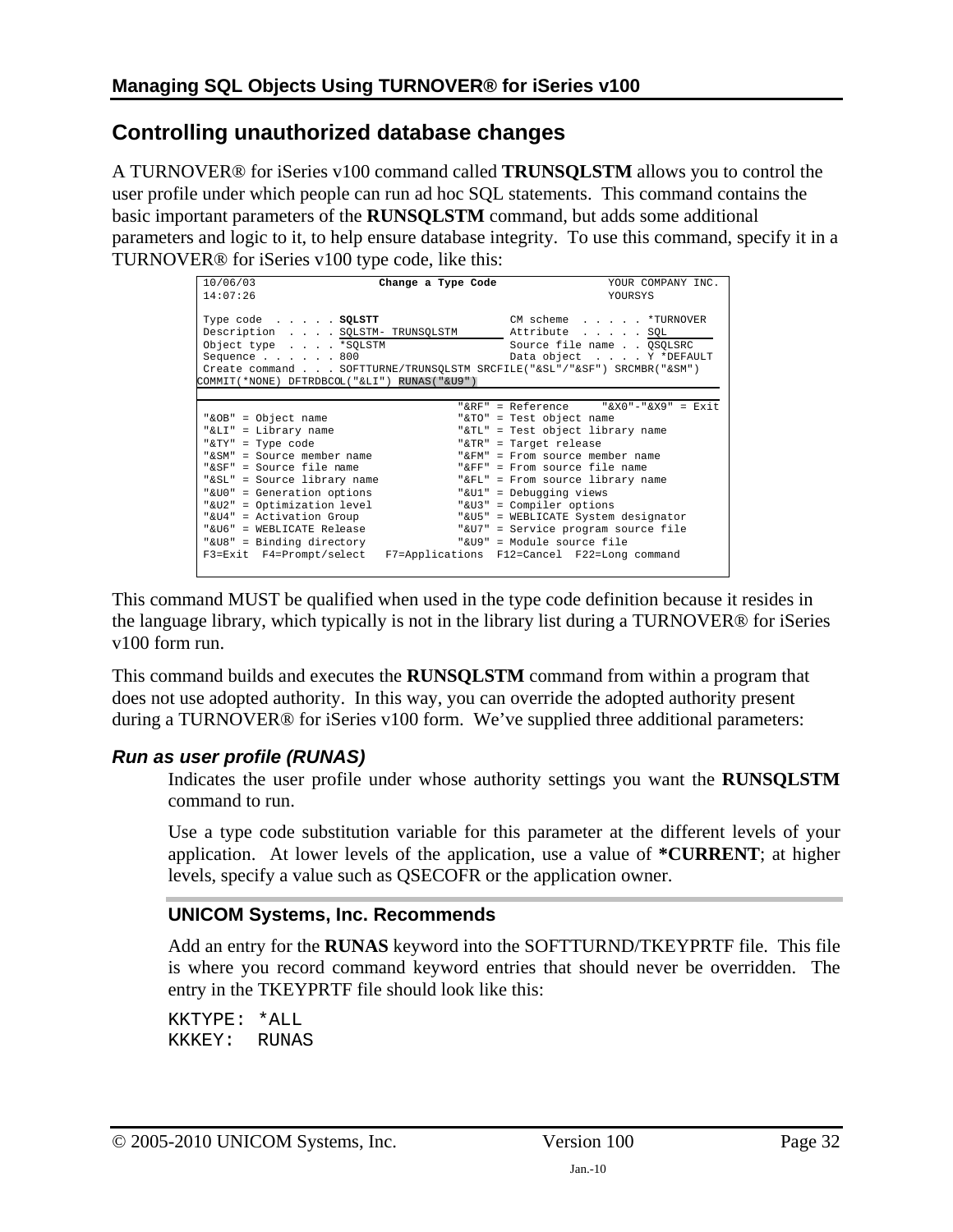This entry ensures that **RUNAS(\*CURRENT)** cannot be overridden at the lower levels of your application.

#### *Extra Default Parms (EXTRADFT)*

When defining the **TRUNSQLSTM** command on a global type code, use this field to include any additional **RUNSQLSTM** command parameter values that should be treated as global defaults.

#### *Extra User-Specified Parms (EXTRAUSER)*

When a programmer prompts the **TRUNSQLSTM** command in TURNOVER® for iSeries v100 at compile time, s/he should use this field to supply any additional nonglobal, **RUNSQLSTM** command parameter values that should be used for the compile.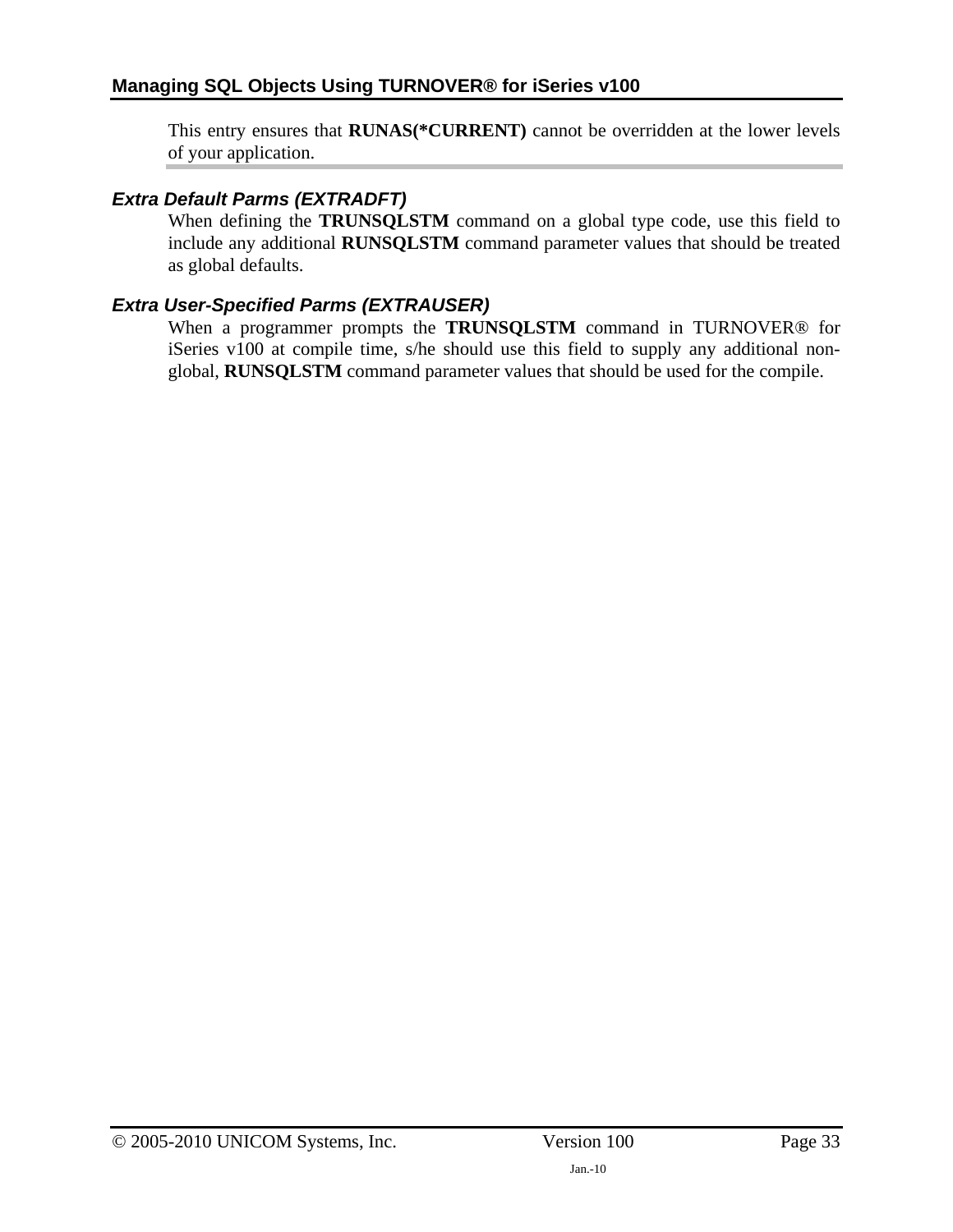## <span id="page-33-1"></span><span id="page-33-0"></span>**DISTRIBUTING SQL CHANGES**

When distributing SQL, you must "compile" on all systems to execute the SQL script.

These instructions assume that you are just distributing objects to the remote and using **MO** (**Move Object**) as your promotion method. If you are already distributing source code and compiling on the remote, you might already be setup correctly.

Follow these instructions:

- 1. Ensure that every SQL type code in the distributing level of the sending application is set to distribute source. Most applications that distribute have the *Distribute Source* parameter set to "N," so you must edit each SQL type code in the distributing application level and make sure this setting is "Y."
- 2. On the remote (production) computer, have TURNOVER® for iSeries v100 store the source that it receives into library QTEMP. To do this, change the *Source Target Library* value to QTEMP in the corresponding level of the remote application definition that is used to receive and run the remote form. This trick automatically deletes the source code from the Production machine after the form completes and it is no longer needed for the creation of the object.
- 3. If you prefer to leave a copy of the scripts on the remote system, specify a source file and library instead of QTEMP.
- 4. Also, you must override every SQL type code in the remote application definition to use method **CSCO**. This forces the recreation of the objects from the source. For this to work, the IBM SQL licensed programs must be installed on the production machine as well. This recommendation ensures that TURNOVER® for iSeries v100 accurately creates the objects on the target computer, maintaining all constraints and triggers exactly as they were defined and named on the development machine.
- 5. On the remote computer, verify that your application library list is correct for compiling.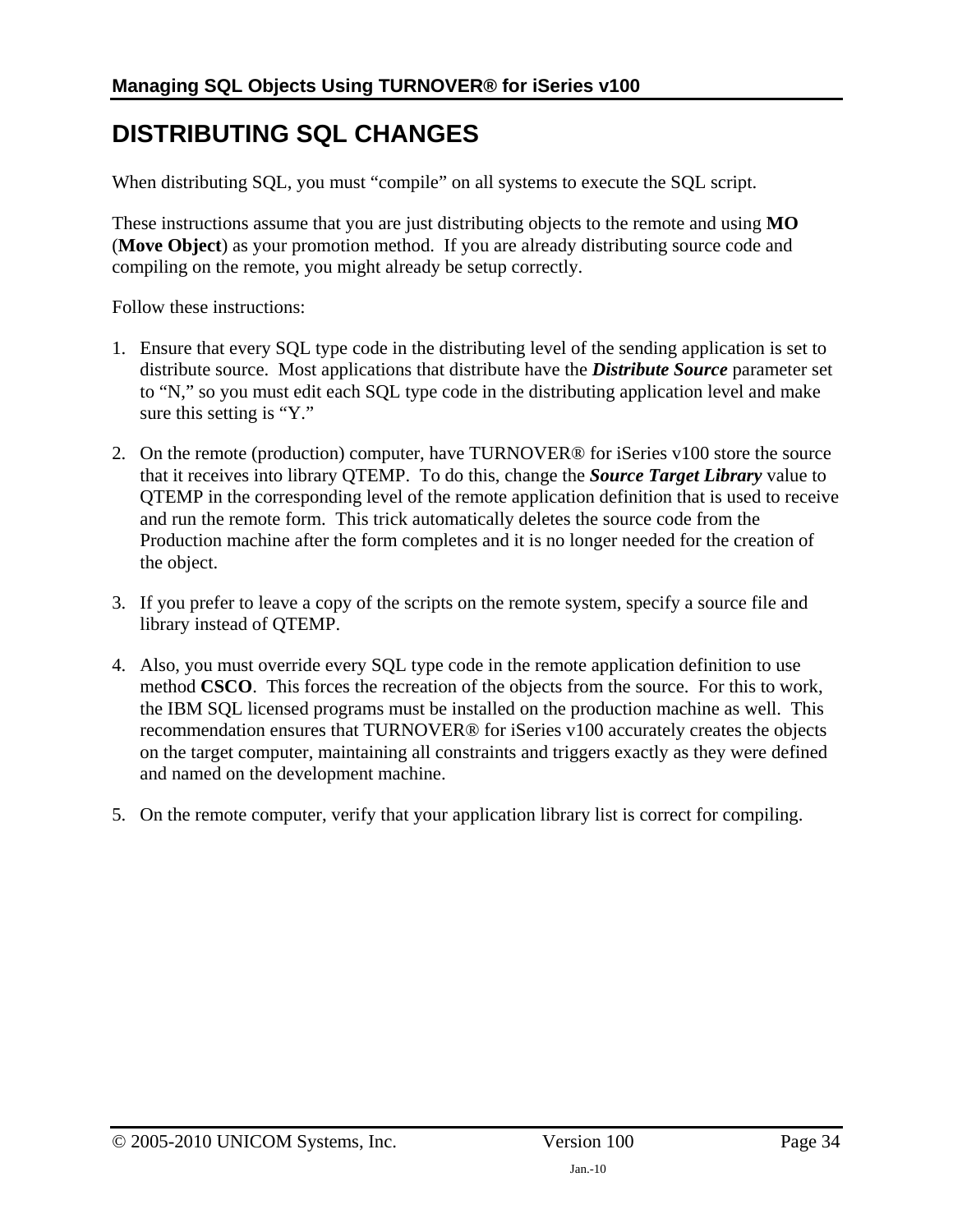# <span id="page-34-1"></span><span id="page-34-0"></span>**A WORD ABOUT OBJECT CREATION SEQUENCE**

Your work in development (for example, from the worklist) is largely up to you. In other words, you decide what should compile first (the parent or base table), what second (the child or related table, views and indexes). If you were creating the objects in the examples below for the first time in development, you would need to compile the objects in the following order:

- 1. Compile CUSTOMER and PART first because they are the parent files.
- 2. Compile SALE next because of the foreign key constraint on CUSTOMER.
- 3. Compile CUSTERR next because it's the logical view over CUSTOMER.
- 4. Compile SALEITEM next because it has foreign keys over both CUSTOMER and SALE.
- 5. Compile CUSSALPRT last because it is a logical view over CUSTOMER, SALE, and PART.

When you promote these items to QA, TURNOVER<sup>®</sup> for iSeries v100 looks at the compile dates and times of the objects and orders them on the form according to that (within type code, of course). This makes the form "smart" enough to create the items in the proper order.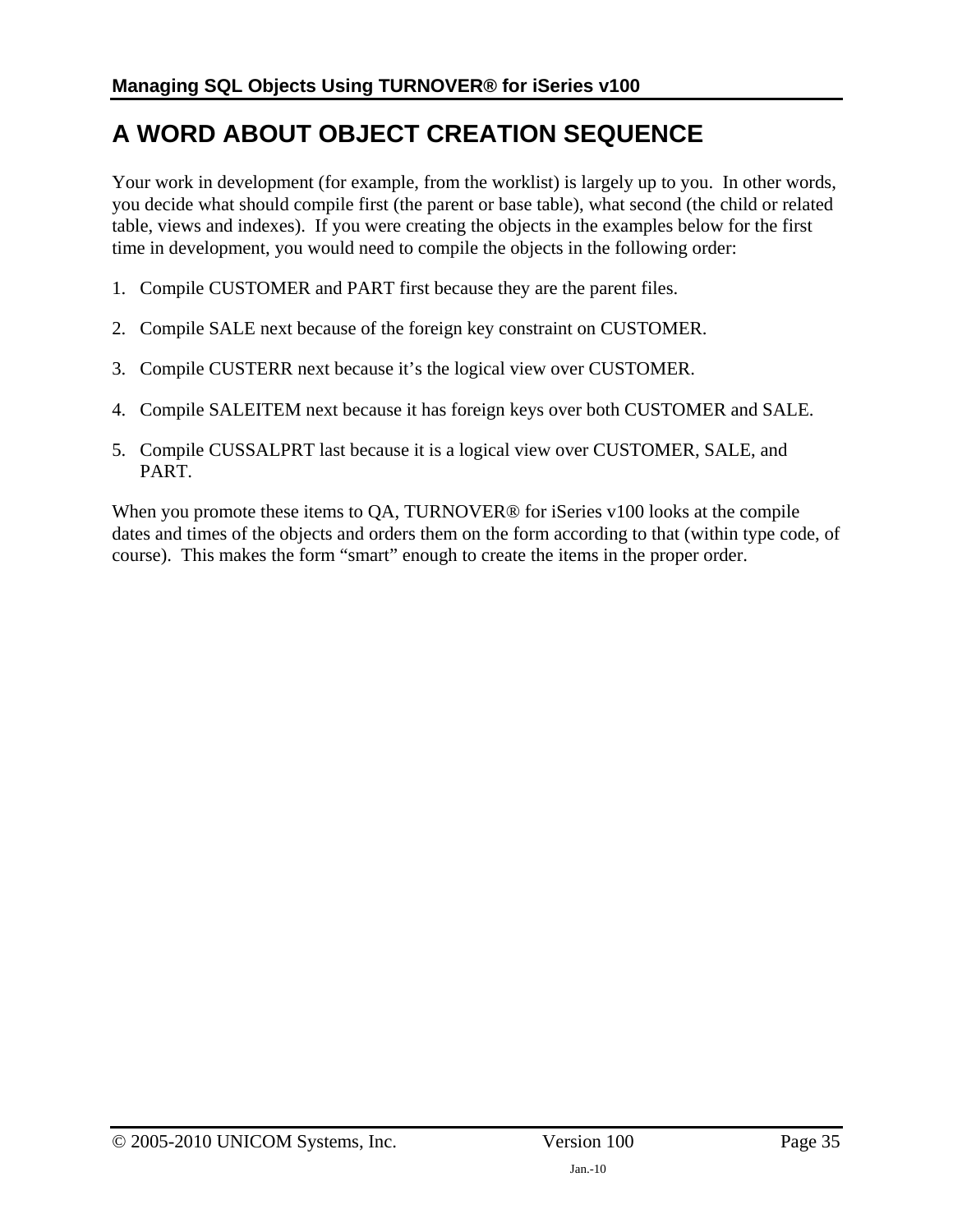## <span id="page-35-2"></span><span id="page-35-1"></span><span id="page-35-0"></span>**EXAMPLE: DDL SOURCE FOR A SIMPLE DATABASE**

This is an example of some DDL source members. Each source member is separated by " $====="$ ". The name of the source member must be the same as the name of the object it will create.

```
=========================================== 
Create Table Customer 
( CustID Dec( 7, 0 ) Not Null, 
Name Char( 30 ) Not Null,
 ShpLine1 Char( 100 ) Not Null, 
 ShpLine2 Char( 100 ) Not Null, 
 ShpCity Char( 30 ) Not Null, 
 ShpState Char( 2 ) Not Null, 
 ShpPsCd1 Char( 10 ) Not Null, 
 ShpPsCd2 Char( 10 ) Not Null, 
 ShpCntry Char( 30 ) Not Null, 
 PhnVoice Char( 15 ) Not Null, 
 PhnFax Char( 15 ) Not Null, 
 PhnExt Char( 4 ) Not Null, 
 Territory Char( 1 ) Not Null, 
 Status Char( 1 ) Not Null 
With Default ' ',
  CrdLimit Dec( 7, 0 ) With Default 
Null,<br>EntDate
          Date Not Null,
Primary Key( CustID ), 
Constraint StatusChk 
   Check(Status IN (' ', '1', '2', '3')), 
Constraint TerritoryChk 
  Check(Territory IN ('1', '2', '3')), 
Constraint CreditChk 
   Check( CrdLimit >= 0 ) ) 
=========================================== 
Create Table Part 
( PartID Dec( 7, 0 ) Not Null, 
 PartDesc Char( 50 ) Not Null, 
Primary Key( PartID ) ) 
=========================================== 
Create Table Sale 
( OrderID Dec( 7, 0 ) Not Null, 
SaleDate Date Not Null,
 SaleTot Dec( 7, 2 ) Not Null, 
 CustID Dec( 7, 0 ) Not Null, 
 TotPrice Dec( 7, 2 ) Not Null, 
Primary Key( OrderID ), 
Constraint SalesCustFK Foreign Key( CustID )<br>References Customer( CustID )<br>Or Polate Gasse )
   References Customer( CustID ) 
   On Delete Cascade )
```

```
=========================================== 
  Create Table SaleItem 
  ( OrderID Dec( 7, 0 ) Not Null, 
  PartID Dec( 7, 0) Not Null,
   Quantity Dec( 7, 0 ) Not Null, 
   Price Dec( 7, 2 ) Not Null, 
   Discount Dec( 7, 2 ) Not Null, 
  Primary Key( OrderID, PartID ), 
  Constraint DiscountChk 
   Check( Discount <= Price ), 
  Constraint SlItmOrdFK Foreign Key( OrderID ) 
   References Sale( OrderID ) 
   On Delete Cascade 
   On Update Restrict, 
  Constraint SlItmPrtFK Foreign Key( PartID ) 
   References Part( PartID ) 
   On Delete Restrict 
   On Update Restrict ); 
Grant Select, 
     Update( Quantity, 
                 Price, 
                 Discount) 
        On SaleItem 
        To GrpAcctng; 
Grant Select, 
        Update( Quantity, 
                Discount) 
        On SaleItem 
        To GrpSales; 
=========================================== 
Create Index CustTerr 
   On Customer 
  ( Territory, 
   Name ) 
  =========================================== 
 Create View CusSalPrt 
 ( CustID, 
     Name, 
     SaleDate, 
     PartDesc ) 
 As Select Customer.CustID, 
            Name, 
             SaleDate, 
             PartDesc 
      From Customer, 
             Sale, 
             SaleItem, 
             Part 
      Where Customer.CustID = Sale.CustID 
       And Sale.OrderID = SaleItem.OrderID 
        And SaleItem.PartID = Part.PartID
```